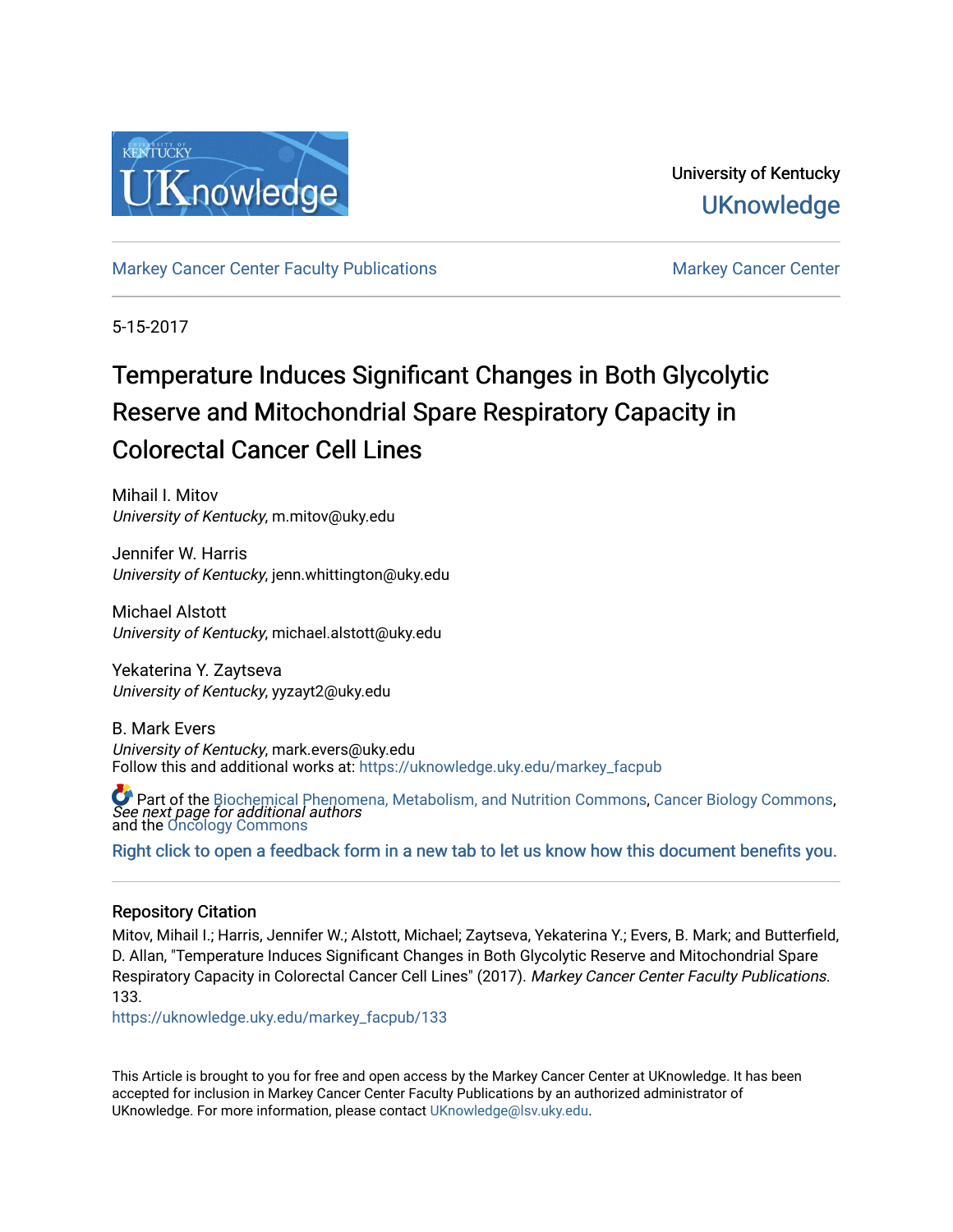### Temperature Induces Significant Changes in Both Glycolytic Reserve and Mitochondrial Spare Respiratory Capacity in Colorectal Cancer Cell Lines

Digital Object Identifier (DOI) https://doi.org/10.1016/j.yexcr.2017.03.046

### Notes/Citation Information

Published in Experimental Cell Research, v. 354, issue 2, p. 112-121.

This manuscript version is made available under the CC‐BY‐NC‐ND 4.0 license <https://creativecommons.org/licenses/by-nc-nd/4.0/>.

The document available for download is the author's post-peer-review final draft of the article.

#### Authors

Mihail I. Mitov, Jennifer W. Harris, Michael Alstott, Yekaterina Y. Zaytseva, B. Mark Evers, and D. Allan Butterfield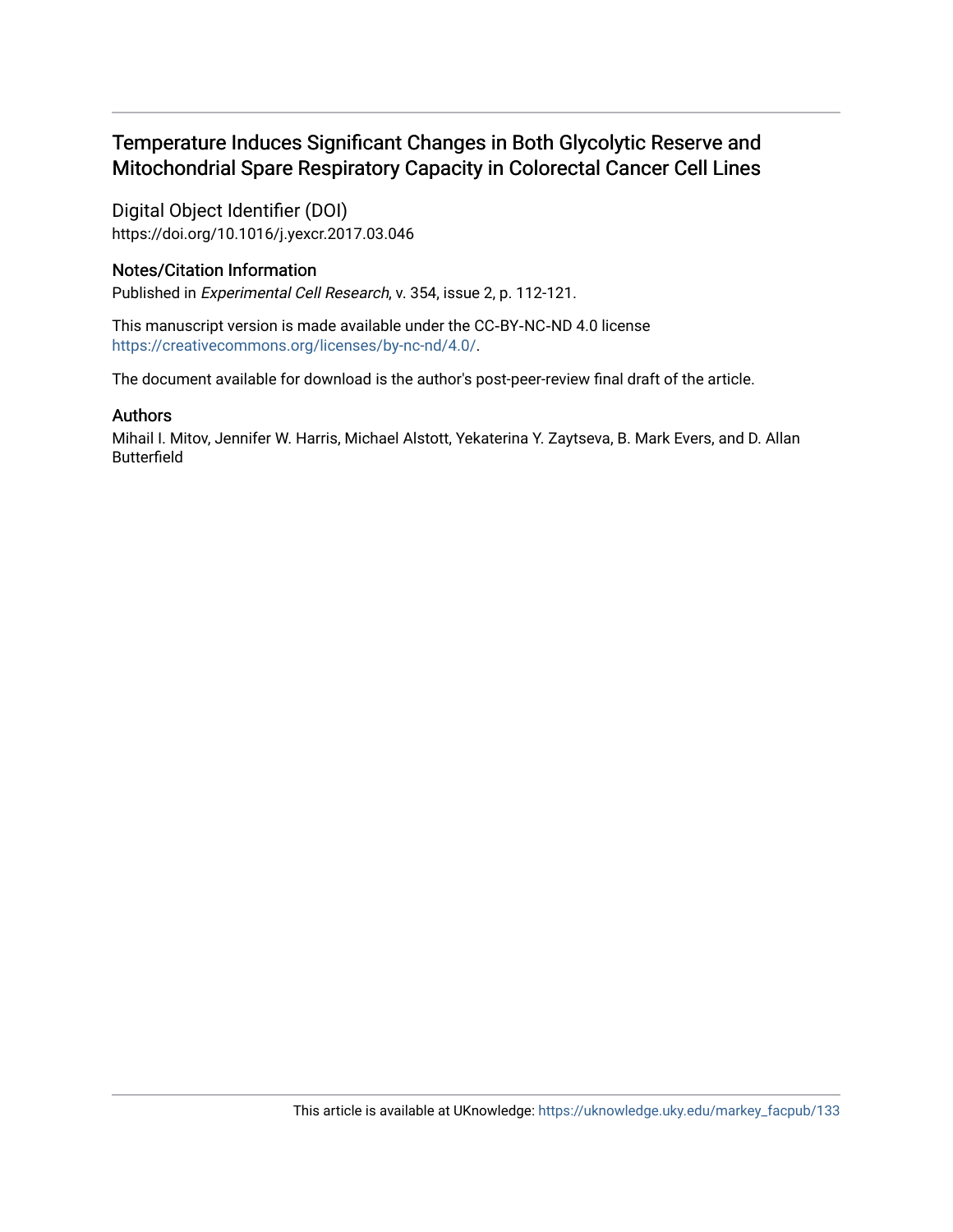

# **HHS Public Access**

Author manuscript Exp Cell Res. Author manuscript; available in PMC 2018 May 15.

Published in final edited form as:

Exp Cell Res. 2017 May 15; 354(2): 112–121. doi:10.1016/j.yexcr.2017.03.046.

## **Temperature induces significant changes in both glycolytic reserve and mitochondrial spare respiratory capacity in colorectal cancer cell lines**

**Mihail I. Mitov**a,\* , **Jennifer W. Harris**<sup>c</sup> , **Michael C. Alstott**a, **Yekaterina Y. Zaytseva**a, **B. Mark Evers**<sup>a,c</sup>, and **D. Allan Butterfield**<sup>a,b</sup>

aMarkey Cancer Center, University of Kentucky, Lexington, KY, USA 40536

<sup>b</sup>Department of Chemistry, University of Kentucky, Lexington, KY, USA 40506

<sup>c</sup>Department of Surgery, University of Kentucky, Lexington, KY, USA 40506

#### **Abstract**

Thermotherapy, as a method of treating cancer, has recently attracted considerable attention from basic and clinical investigators. A number of studies and clinical trials have shown that thermotherapy can be successfully used as a therapeutic approach for various cancers. However, the effects of temperature on cancer bioenergetics have not been studied in detail with a real time, in a microplate, label-free detection approach.

This study investigate how changes in temperature affect the bioenergetics characteristics (mitochondrial function and glycolysis) of three colorectal cancer (CRC) cell lines utilizing the Seahorse XF96 technology. Experiments were performed at 32°C, 37°C and 42°C using assay medium conditions and equipment settings adjusted to produce equal oxygen and pH levels ubiquitously at the beginning of all experiments. The results suggest that temperature significantly changes multiple components of glycolytic and mitochondrial function of all cell lines tested. Under hypothermia conditions (32°C), the extracellular acidification rates (ECAR) of CRC cells were significantly lower compared to the same basal ECAR levels measured at 37°C. Mitochondrial stress test for SW480 cells at  $37^{\circ}$ C vs  $42^{\circ}$ C demonstrated increased proton leak while all other OCR components remained unchanged (similar results were detected also for the patient-derived xenograft cells Pt.93). Interestingly, the FCCP dose response at 37°C vs 42°C show significant shifts in profiles, suggesting that single dose FCCP experiments might not be sufficient to characterize the mitochondrial metabolic potential when comparing groups, conditions or treatments.

These findings provide valuable insights for the metabolic and bioenergetic changes of CRC cells under hypo- and hyperthermia conditions that could potentially lead to development of better

<sup>\*</sup>**Corresponding author:** 1095 V.A. Drive Health Sciences Research Building room 227 Lexington, KY 40536-0305. Tel.: (859) 323-1106. m.mitov@uky.edu.

**Publisher's Disclaimer:** This is a PDF file of an unedited manuscript that has been accepted for publication. As a service to our customers we are providing this early version of the manuscript. The manuscript will undergo copyediting, typesetting, and review of the resulting proof before it is published in its final citable form. Please note that during the production process errors may be discovered which could affect the content, and all legal disclaimers that apply to the journal pertain.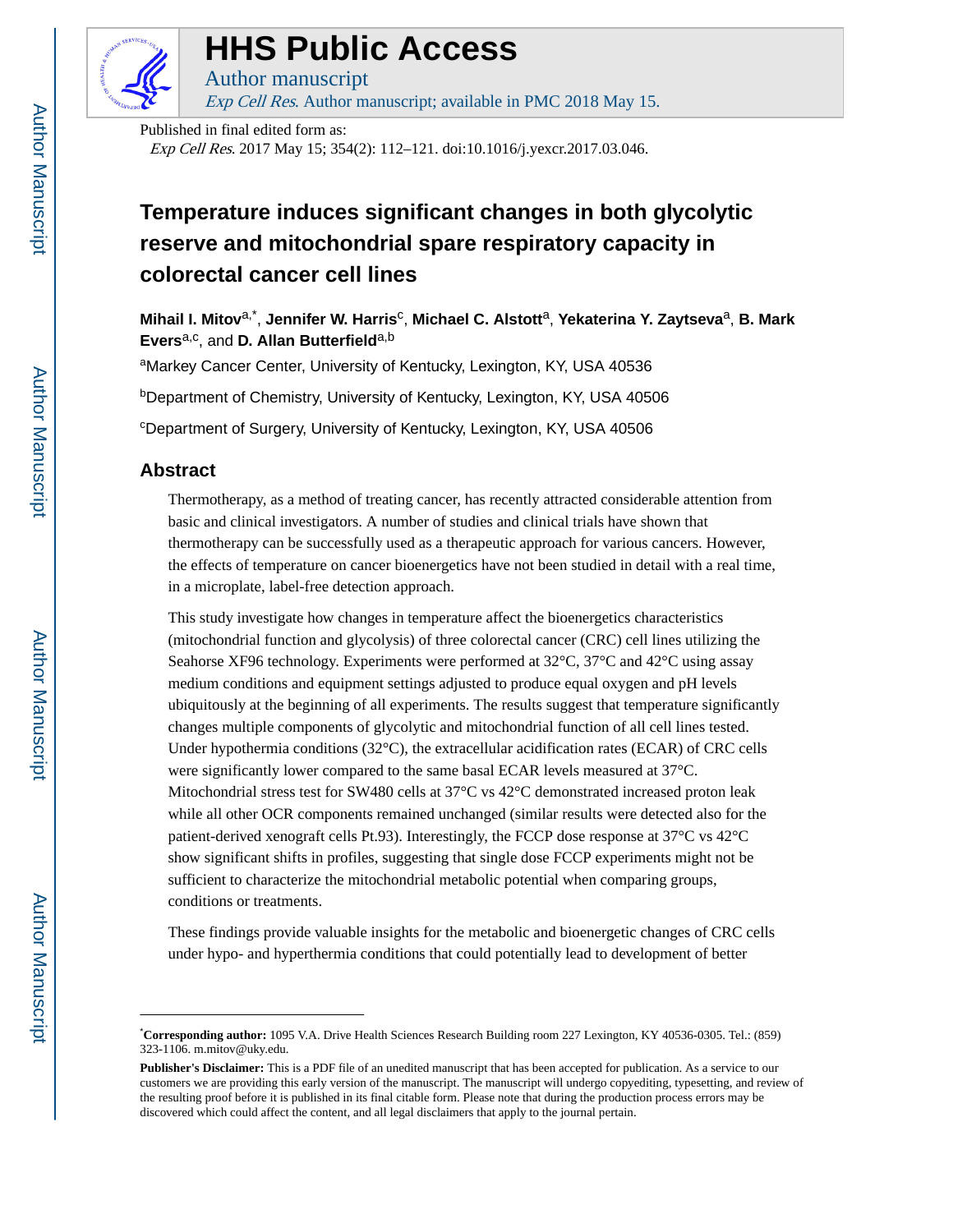targeted and personalized strategies for patients undergoing combined thermotherapy with chemotherapy.

#### **Keywords**

Cancer bioenergetics; Hyperthermia; Seahorse XF Phenograms; Hypothermia; FCCP dose response

#### **1. INTRODUCTION**

Thermotherapy (hyper- and hypothermia) has been utilized for the treatment of various diseases since ancient times. One of the oldest reports describing the use of hyperthermia for cancer dates to about 3000 BC and is found in the Egyptian Edwin Smith surgical papyrus<sup>1</sup>. Despite centuries of research on thermotherapy, the mechanism by which this modality produces its clinical effectiveness noted in multiple randomized clinical trials across a spectrum of malignancies is yet unknown<sup>2</sup>. Currently, one of the main theories in the field of temperature treatment for malignancy is that exposure to hyperthermia leads to disruption of the mitotic cycle (G1 arrest) and apoptosis. Most experimental evidence underlying this theory is from in vitro studies in which cell cultures were exposed to prolonged periods (24– 72 h) of hyperthermia (defined as exposure to  $39^{\circ} - 42^{\circ}$ C). In a recent study, Zhu et al., (2015) reported that various cancer cells maintained at 39°C for 72 h demonstrated mild inhibition of cell growth by arresting the cells at the G1 phase of the cell cycle which also resulted in hyperthermia-enhanced efficacy of several chemotherapeutic agents<sup>3</sup>. In contrast to the *in vitro* experiments, the clinical *in vivo* protocols typically utilize only short-term exposure to hyperthermia. For example, several human breast cancer protocols incorporate radiation therapy hyperthermia treatments  $(41-42^{\circ}\text{C})$  for ~60 min with at least 72 h between individual treatment sessions<sup>4-6</sup>.

Since the first cancer-related Seahorse XF paper<sup>7</sup> was published in 2007, this technology has been exponentially utilized to study cancer cell metabolism. Currently, there are more than 500 cancer related-publications on various topics but few of them focus on the use of thermotherapy to modify cancer cell bioenergetics, metabolism and drug resistance. There is only one previous study using Seahorse technology to investigate effects of hyperthermia on cancer cell bioenergetics, which is focused only on basal levels of OCR. Curley et al., (2014) used human pancreatic carcinoma cells to investigate how short term hyperthermia (cell heated up to 46<sup>o</sup>C for 5 min) affects the base line oxygen consumption rates (OCR) when mitochondrial function is assessed 24 hours post hyperthermia treatment on a Seahorse XF Extracellular Flux Analyzer<sup>8</sup>. The results suggest that the 5min hyperthermia treatment reduced OCR by approximately 50%. Total OCR levels reported represent a sum of both non-mitochondrial respiration and base level respiration and were not normalized to cell count or protein levels.

The goal of our study was to perform a detailed analysis of the changes in cancer cell bioenergetics (mitochondrial and glycolytic cellular functions and their components) that occur in real time when cells are incubated for 1 hour at temperatures equivalent to those commonly used in clinical practice for hypo- or hyperthermia. We chose to use colorectal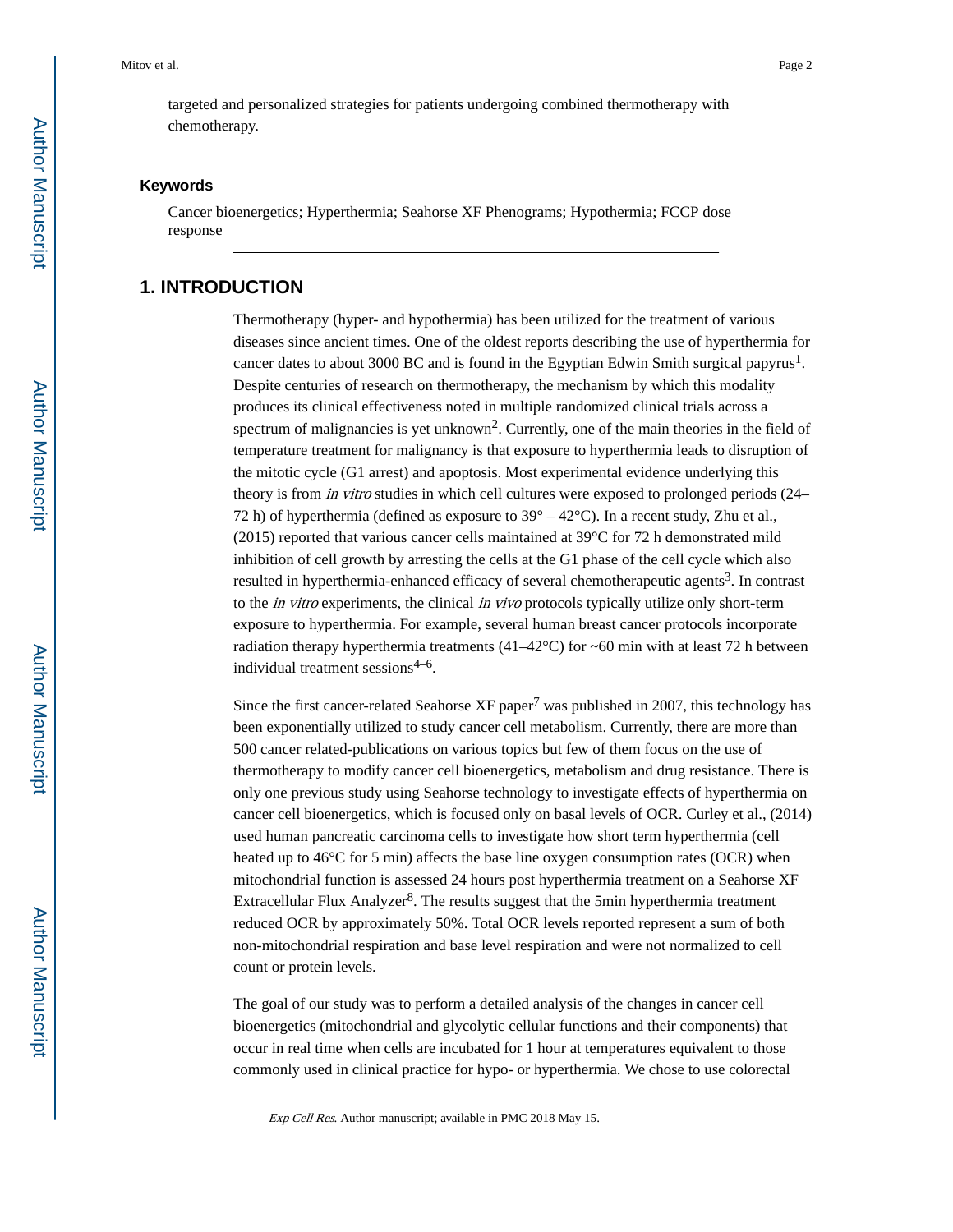cancer (CRC) cells for this study because CRC have been previously reported to the final slope of the cell survival curve where the curve approximates a straight line (aka final slope or  $D_0$ ) at 43<sup>o</sup>C applied for 1.5hr and when hyperthermia is combined with mitomycin C and cis-dichlorodiammineplatinum(II) treatment<sup>9</sup>

The results from our study indicate that changes in temperature (shifting from  $37^{\circ}$ C to  $32^{\circ}$ C) or 42°C for period of 90–120 min) significantly alters glycolysis and, to a less extent, modifies various components of mitochondrial function. Similar, findings has been previously reported for yeast studies, where analysis of the high temperature-induced glycolytic flux increasde suggested (without the use of Seahorse technology) that hyperthermia leads to a rapid increase in glycolytic flux, which is not accompanied by an increase in respiration<sup>10</sup>. Secondly, the study demonstrates that the Seahorse XF technology can be successfully utilized to measure changes in cellular bioenergetics in conditions different from normal physiological temperature of 37°C which is the standard condition for most cancer studies. Present findings might be of significance not only for cancer research, but also for other areas of biomedical research such as immunology, stem cells research and many others where potentially temperature could be used to modify cellular bioenergetics.

In summary, this study provides important insights into the nature of cancer cell response to thermotherapy, such as changes in metabolic potentials which can be potentially translated and utilized for the development of better clinical thermotherapy protocols for cancer treatment.

#### **2. MATERIALS AND METHODS**

#### **2.1 Instrumentation, protocols and settings**

All experiments were performed with the Seahorse XF 96 and XF software version 1.4. This system allows instrument temperature settings to be lowered  $(31-32^{\circ}C)$  or increased  $(41 42^{\circ}$ C) for the standard duration of typical mitochondrial and glycolysis stress tests. The maximum number of experiments completed in one day was three with increasing temperature (the first experiment was performed at 32°C, the second at 37°C, and the final experiment at 42°C). In a separate set of experiments, the order of temperature testing (from 42° to 37°C) was reversed to determine whether the order had any impact on the observed results. All OCR and ECAR analyses were performed at least two times with a minimal of 6–8 technical replicates (up to 80 replicates in some cases) for each treatment or assay. All cells were incubated for 60 min in a non- $CO<sub>2</sub>$  incubator before plate calibration was performed and mitochondria and glycolysis stress test experiments were initiated at corresponding temperature conditions.

#### **2.2 Cell lines**

The human colon CRC cell lines, SW480 and HCT116, were obtained from ATCC (Manassas, Virginia) and authenticated in February 2016 (Genetica DNA Laboratories, Cincinnati, OH). All cell lines were grown in DMEM media containing 10% fetal bovine serum (FBS), 25mM Glucose and 1mM Pyruvate. At the time of experimentation, cells were in a passage range of 15–20 and cell seeding was 30,000 cells per well.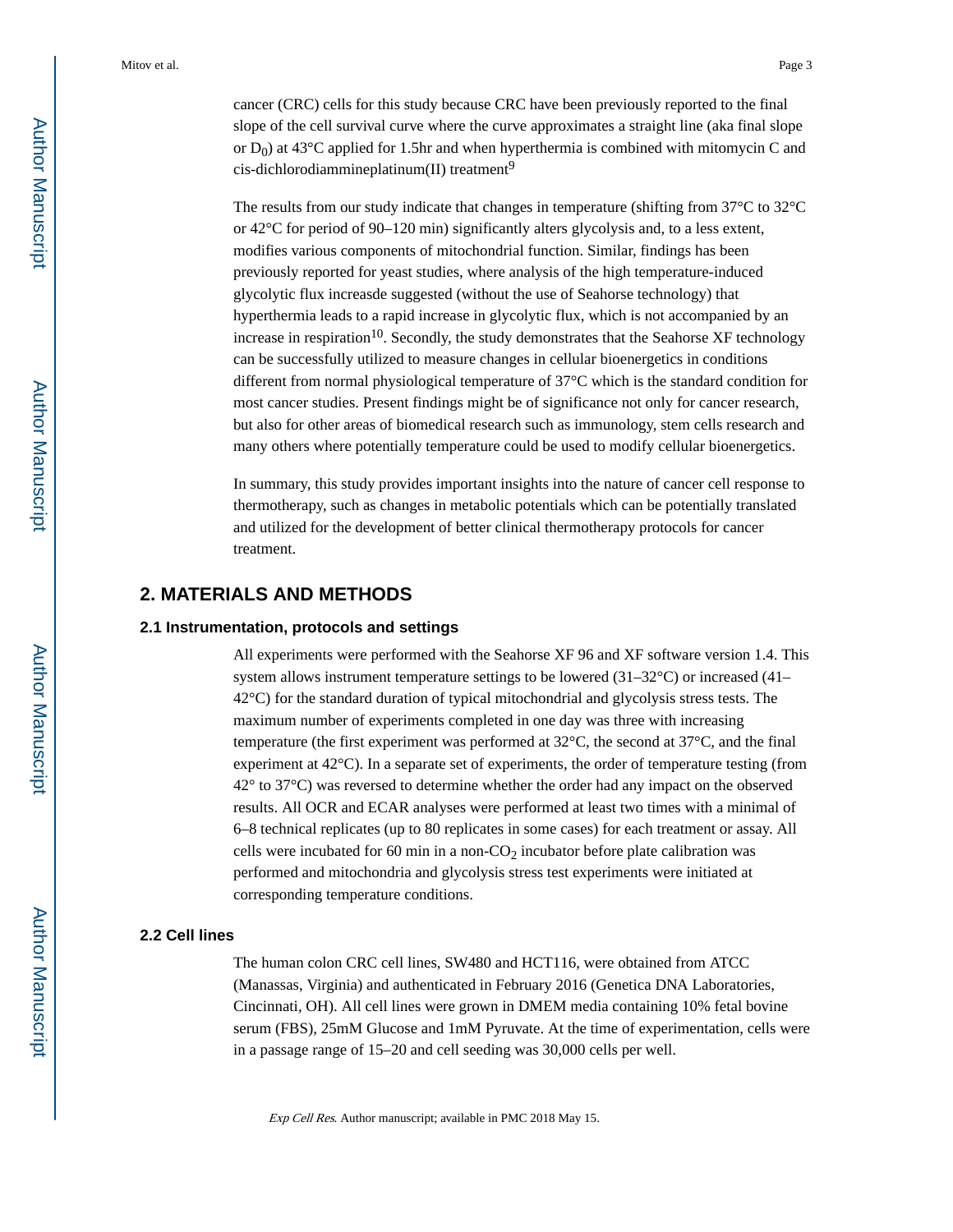Following appropriate approval by the Institutional Review Board (IRB) at the University of Kentucky, CRC tissues were collected after surgical resection and implanted into NSG™, NOD scid gamma mice (The Jacksons laboratory) to established the patient-derived xenograft (PDX). The resultant primary CRC cell line (Pt. 93) was established after three sequential generations in NSG mice and authenticated as a unique human cell line in February 2016 (Genetica DNA Laboratories, Cincinnati, OH). For all of the Seahorse experiments, Pt.93 cells were seeded at 30,000 per well in DMEM media containing 10% FBS.

#### **2.3 Mitochondrial stress tests**

The calibration step for all assays was completed within 15 min of loading each plate and no additional equilibrations steps were used to minimize chances for prolonged exposure to hypo- or hyperthermia. The instrument was programmed for 3 cycles of drug injection followed be 3 mixing and 3 measuring steps (3 min each). Total experimental time was ~110 min. The assay media for oxygen consumption rate (OCR) experiments was DMEM-based XF modified media containing 25mM glucose and 1mM pyruvate (pH was adjusted to 7.40  $\pm$  0.05 at 32°, 37° and 42°C accordingly).

Three drugs were injected during the course of the assays as shown on Fig  $4A: 1$ ) Port A – 1.00 μM oligomycin A, an inhibitor of mitochondrial membrane adenosine triphosphate (ATP) synthase (i.e., F1F0 ATP synthase or Complex V); 2) Port  $B - 0.3 \mu M$  FCCP -Carbonyl cyanide-4-(trifluoromethoxy)phenylhydrazone, an ionophore uncoupler of oxidative phosphorylation in mitochondria that disrupts ATP synthesis by transporting protons across cell membranes; and 3) Port C – 1.0 μM antimycin A, which inhibits the mitochondrial electron transport chain from cytochrome b to cytochrome C1 and 1.0 μM Rotenone, an inhibitor of mitochondrial electron transport at nicotinamide adenine dinucleotide: ubiquinone oxidoreductase in Complex I.

#### **2.4 Glycolysis stress tests**

The glycolysis stress test was performed under similar conditions as the mitochondrial stress test but with few important differences. The assay media contained no glucose or pyruvate (2mM GlutaMAX Supplement was present as part of the stock XF media ingredients). The protocol included 4 measurements for each portion of the experiments (base line and data points between drug injections); the duration of the experiment was approximately 110 min (Fig 5A) and total time for the experiment ~135 min. The additional measurements were required to reach the maximum response signal after drug injection. The drug concentrations used during glycolysis stress tests were: 1) Port  $A - 10.0 \mu M$  glucose; 2) Port  $B - 1.0 \mu M$ oligomycin A; and 3) Port  $C - 100 \mu M$  2-deoxy-D-glucose (2-DG), a non-metabolizable glucose analog that inhibits glycolysis.

#### **2.5 Plate group design, background wells and protein level detection**

The first and last columns of each plate (a total of 16 wells) were cell-free with 175μL of the assay media. The empty wells were used to control for any change from baseline level in oxygen and pH during OCR and ECAR measurements, and were also used for the determination of protein level.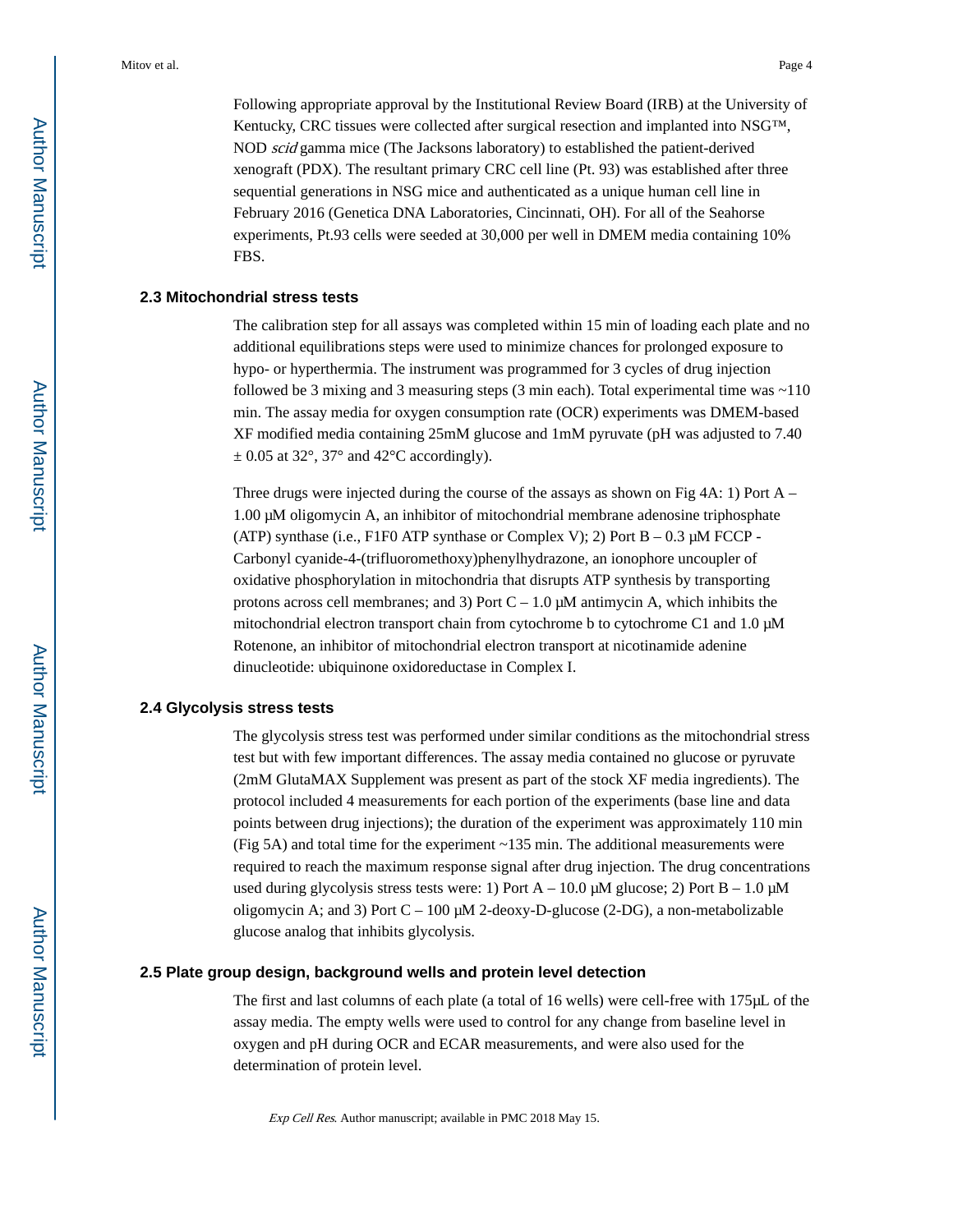When data collection was complete, the media from all wells was carefully removed and replaced with 25 μL of cell lysis buffer containing 0.32 M sucrose, 2 mM EDTA, 2 mM EGTA, 20 mM HEPES, 0.2 mM PMSF, 4 μg/ml leupeptin, 4 μg/ml pepstatin and 5 μg/ml aprotinin. The plates were incubated in a −20°C freezer overnight then brought to room temperature on an orbital shaker for further processing. Increasing volumes (1.25 to 12.5 μL) of known protein standard (2 μg/ μL BSA) were added to the background lanes to create a standard curve for the protein levels (ranging from 2.5 to 25  $\mu$ g). Thermo Scientific Pierce BCA Protein Assay Kit was used for preparing the developing solution (mixing 4.9ml of Reagent  $A + 0.1$ ml of Reagent B) and end volumes were total to 125  $\mu$ L (25uL of sample containing protein + 100uL of BCA Protein Assay mix. The XF Plates with protein standard and samples were incubated at room temperature for 15 min. Seahorse XF cell plates are not compatible with many plate readers; therefore, the content of each well was moved to a regular-sized 96 well plate for detection of optical densities. An iMark Microplate Absorbance Reader (BioRad) was used to detect absorbance for both standard and samples according to the recommended detection settings for the BCA assay kit.

#### **2.6 Data analysis and statistics**

The Seahorse XF 96 instrument was controlled by Seahorse software (version 1.4.2.3) .XFD data files. Seahorse Wave software (version 2.2.0) was used for further processing, including detection of outliers and creation of base line phenograms. Automated data analysis for the OCR and ECAR signals were performed with the help of XF Stress Test Report Generators V2. Figures and statistical analysis were generated with GraphPad Prism version 6.05. Statistical analysis included Welch's t-test (or unequal variances t-test) and one-way ANOVA followed by Dunnett's multiple comparisons test when statistically appropriate. Area under the curve (AUC) analysis was performed using standard buit-in analysis tool of Prism 6.0 software (XY analysis AUC) with settings for baseline to be equal to zero for normalized to protein SRC and baseline set up to equal to 100 for the %SRC analysis.

#### **3. RESULTS**

#### **3.1 Base line energy phenotypes of SW480 CRC cells at 3 different temperatures**

The initial experiments were performed using SW480 CRC cells incubated in a non- $CO<sub>2</sub>$ incubator set at 32°C, 37°C and 41°C for 60 min within 175uL per well XF modified DMEM media containing 25mM glucose and 1mM pyruvate. After the incubation the base line OCR and ECAR levels were measured using the Seahorse and no statistical differences was found between OCR normalized to protein levels for the three different temperature conditions. However, the normalized to protein ECAR levels were significantly different for the 37°C vs. 32°C (P=0.0093, one-way ANOVA, Holm-Sidak's multiple comparisons test) and for the 37 $\rm{°C}$  vs. 42 $\rm{°C}$  conditions (P < 0.0001, one-way ANOVA, Holm-Sidak's multiple comparisons test) (Fig. 1A). One possible explanation for such temperature-dependent shift in the ECAR signal could be related to the oxygen levels in the media. However, analysis of the oxygen levels ( $O_2$  mmHg) in the media from background wells (Fig. 1B) demonstrated that there were no differences in oxygenation during the basal level measurements (one-way ANOVA with Bonferroni's multiple comparisons test P=0.5606 for the  $37^{\circ}$ C vs.  $32^{\circ}$ C and P $> 0.9999$  for the 37<sup>°</sup>C vs. 41<sup>°</sup>C). The average protein levels were measured at the end of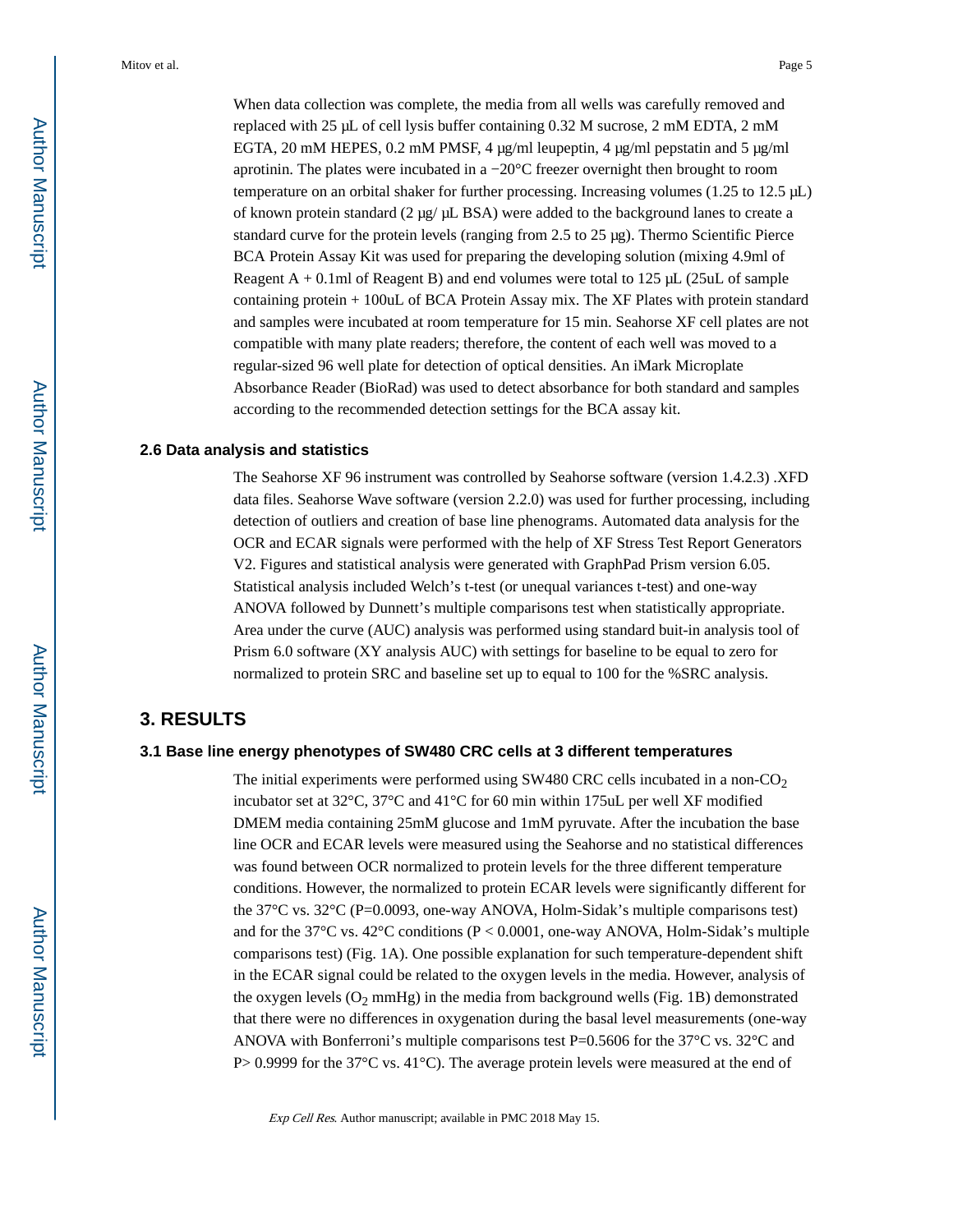these initial Seahorse experiments (Fig. 1C) and levels were highest in the 37°C group while both high and low temprture treatment had lower levels of proten.

#### **3.2 Base line energy phenotypes and OXPHOS potentials in simulated hypothermia conditions**

Next, we investigated whether the reduction of ECAR base levels at lower temperature was unique for SW480 CRC cells or if other CRC cell lines have a similar response to changes temperature for 1 hour. Two additional CRC cell lines (HCT116 and pt.93) were subjected to standard mitochondrial stress tests with FCCP concentrations of 0.3μM for all tested cell lines. The results suggested a similar shift in the baseline phenograms (Fig. 2A, B and C) as initially observed in the SW480 cell line (Fig 1A). All baseline bioenergetic phenotypes were calculated from the third baseline measurement (before Oligomycin was injected to produce 1μM final concentration in each well) and results were normalized to protein levels for each plate to reduce variability between conditions that might be due to increased/ reduced growth rates. All tested CRC cell lines had significantly lower ECAR levels at hypothermia level temperatures compared to 37°C (unpaired t test with Welch's correction SW480 P< 0.0001, pt.93 P=0.0042 and HCT116 P=0.0076). There were no significant changes in %OCR profiles (Fig. 3A, B and C), with exception to the magnitude of response to injected 0.3 μM FCCP which could be used to calculate the spare respiratory capacity also as percent change from base line or %SRC (Fig. 3D) the is presented as percent change of baseline.

Interestingly, two cell lines (SW480 and HCT116) had a decrease in %SRC while the pt.93 cell line had statistically significant increased metabolic potential (P=0.003, unpaired t-test with Welch's correction,  $n= 8-16$ ). All mitochondrial stress test experiments for this section were performed under the same protocol, including injection of 0.3 μM FCCP, therefore the dose of the mitochondrial uncoupler FCCP was not optimized for individual cells shown in Fig. 3D.

#### **3.3 Hyperthermia effects on FCCP dose response profiles of SW480 CRC cells**

Based on the different trends observed in Fig. 3D, we hypothesized that changes in temperature may induce changes in the dose-response profiles for FCCP. To test this hypothesis, a full FCCP dose-response study was performed with the SW480 cell line at normal temperatures and hyperthermia. The results (Fig. 4C & D) confirmed that hyperthermia caused shifts in the FCCP dose-response spare respiratory capacity (SRC) profiles. It has appeared as an hyperthermia-related decrease in SRC at 0.3 μM FCCP was only a trend at the narrow peak (marked with two vertical lines on Fig. 4C & D) of maximum values, while the area under the entire FCCP dose range indicated an increase of SRC with hyperthermia. Analysis of area under the curves (AUC) shows that at 42°C the cells have almost a 32% increase of their "overall" respiratory capacity vs the 37°C condition. Such an increase in %SRC over the range of different doses of FCCP indicated an increased capacity of cells to meet energy demands in stress conditions.

The proton leak was the only component of the OCR signal that was statistically different (P=0.0359, unpaired t-test with Welch's correction, n=60–66) at higher temperatures (Fig.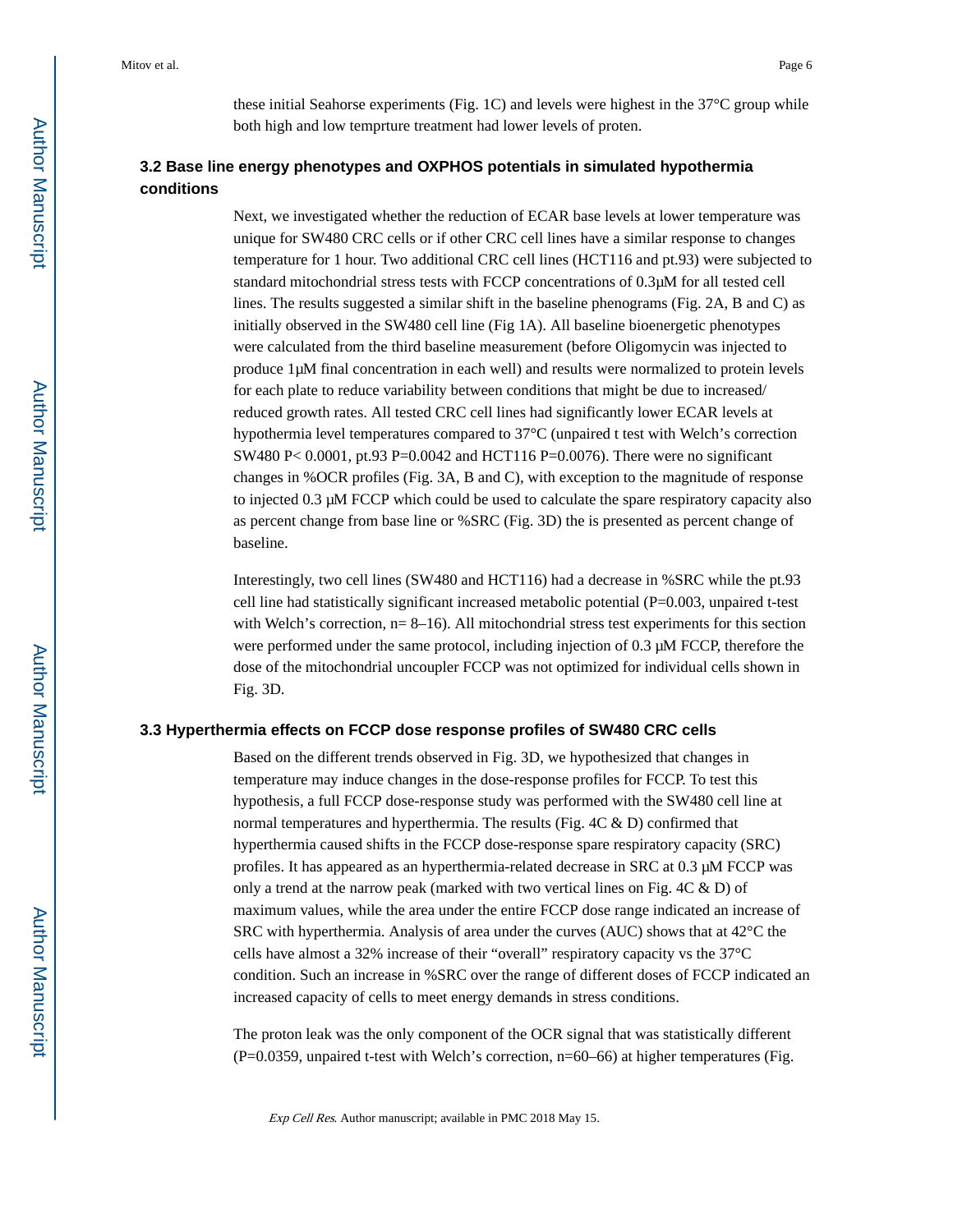4B) suggesting that temperature might have an effect on the mitochondrial inner membrane integrity independent of ATP synthase activity which was unchanged by temperature.

#### **3.4 Hyperthermia effects on Glycolysis and it components of SW480 CRC cells**

The SW480 cell line, used for the first round of experiments detecting base level phenotypes and FCCP dose response curves, was also subjected to a standard glycolysis stress test under normal and hyperthermia conditions (Fig. 5). The results show that all components of glycolysis (Fig. 5A, D) were significant increased (P $\,0.0001$ , unpaired t-test with Welch's correction, n=69–77), suggesting that glycolytic aspect of cancer bioenergetics is much more affected under hyperthermia conditions than mitochondrial respiration components. These biological changes were confirmed to be independent from the pH (Fig. 5B).

Additionally, the results of glycolysis stress tests, in which cells are deprived of glucose and pyruvate for 1h, indicated that hyperthermia-treated cells did not consume as much oxygen as those maintained at 37°C when 10 mM glucose was added to the media (Fig. 5C). This finding suggests that hyperthermia does not simply cause an increased total energy metabolism, but rather a more specific shift in cancer bioenergetics and substrate preference that requires further investigation.

The order by which the experiments were performed (starting at  $37^{\circ}$ C or  $42^{\circ}$ C) did not affect the results due to cell growth since OCR and ECAR values were normalized to the total protein level (μg of protein per well).

#### **3.5 Hyperthermia effects on FCCP dose response profiles of Pt. 93 CRC cells**

Based on the different trends observed in Fig. 3D, we hypothesized that changes in temperature may induce opposite changes in the dose-response profiles for FCCP for the Pt. 93 cell line. To test this hypothesis, a full FCCP dose-response study was performed with the Pt. 93 cell line following same protocol as for the SW480 cells. The results (Fig. 6C & D) confirmed that hyperthermia caused shifts in the FCCP dose-response spare respiratory capacity (SRC) profiles but in different direction of changes observed for SW480.

Analysis of area under the curves (AUC) shows that at 42°C the Pt. 93 cells had almost a 40% decrease of their "overall" respiratory capacity vs the 37°C condition.

Another interesting observation was that similarly to the SW480 cells, the Pt. 93 had no significant changes in any of the mitochondrial components (Fig 6B). Again the only component of Mitochondrial respiration that was affected was proton leaks and it was significantly increased at the higher temperature (P<0.0001, unpaired t-test with Welch's correction, n=65–66).

#### **4. DISCUSSION**

In this study, we investigated changes in the bioenergetics of colorectal cancer (CRC) cell lines as a result of temperature exposures similar to current clinical protocols. This is the first study utilizing the Seahorse XF technology to investigate temperature-induced changes in cancer cell bioenergetics in which cancer cells were exposed to  $32^{\circ}$ C,  $37^{\circ}$ C and  $42^{\circ}$ C for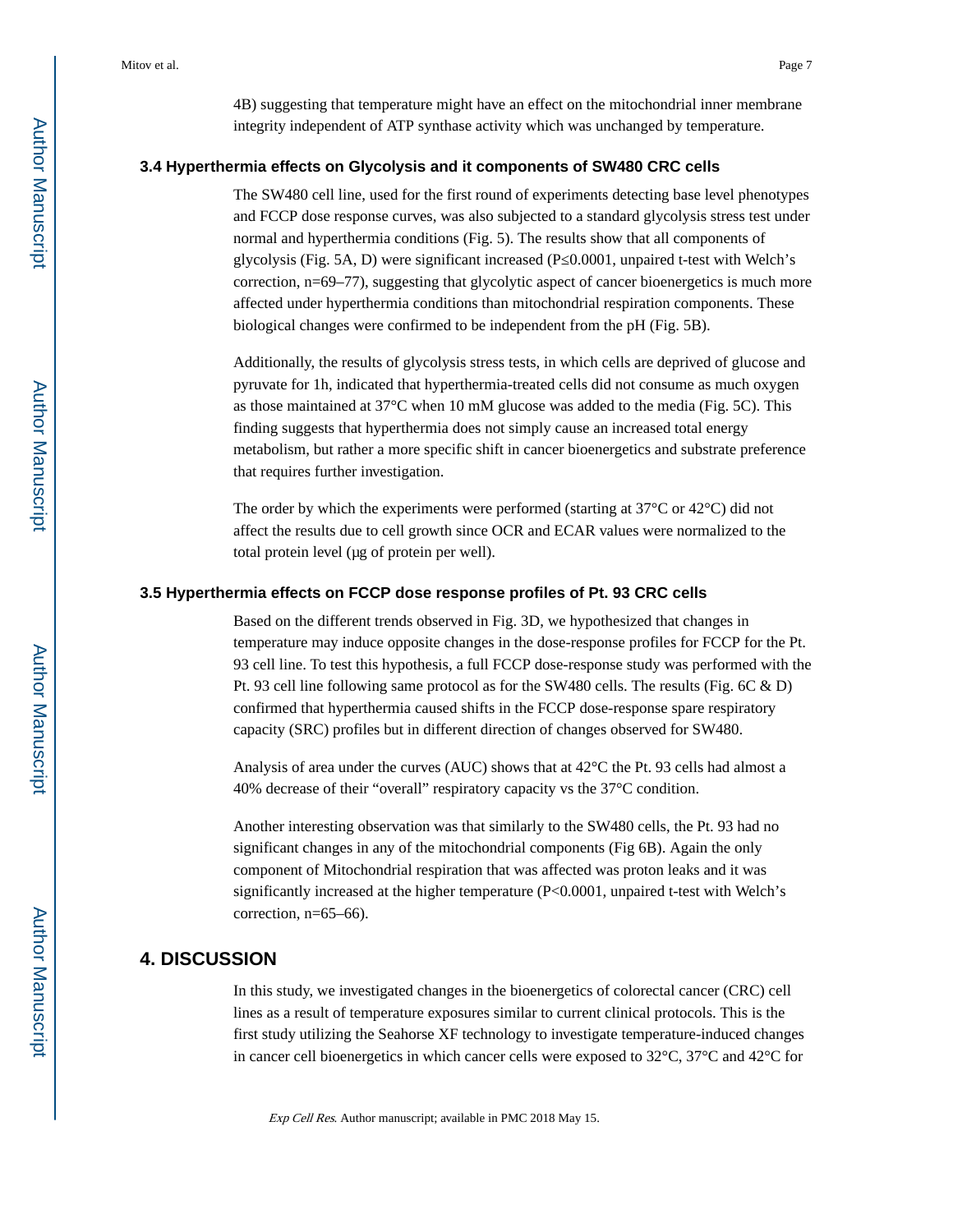60 min and mitochondrial and glycolysis stress tests performed. However, it is important to note that despite of advantages in new technology it has been long ago suspected and shown that temperature could have significant impact on the cellular metabolism $^{11}$ .

The rationale for using Seahorse XF approach is based on the fact that currently there is a gap between the clinical duration of the hyperthermia (typically limited only 1–2 h exposure<sup>12</sup>) and the *in vitro* cell line studies where hyperthermia periods are much longer or variable. The cancer literature reports use of different protocols involving exposure of cell lines to hyperthermia from 1 hour<sup>13</sup> up to 3 days<sup>3</sup>, and some cases up for 2 weeks<sup>14</sup> (in most cases 12–36 h) which makes difficult to draw direct parallels between possible molecular mechanisms underlying the *in vitro* results and the outcomes of the human hyperthermia clinical studies. The Seahorse extracellular flux analyzer has been reported to produce valuable data measuring cancer metabolism under different experimental conditions including, but not limited to the following: testing effects on novel therapies<sup>15–17</sup>, changes in cancer cell substrate preferences<sup>18–20</sup>, effects of gene overexpression or knockdown in cancer cells<sup>21–23</sup>, effects of hypoxia<sup>20, 24</sup> and cell environmental factors<sup>25–27</sup>.

This is the probably the first report documenting that changes in the temperature of CRC cellular environment have a significant impact on cancer glycolysis even if oxygen levels are unchanged. Notably, while hyperthermia significantly affects all aspects of glycolysis (Fig. 5D) it seems to have a little effect on oxidative phosphorylation (Fig. 4B). These results suggest that hypo- or hyperthermia treatments may potentially be used to modify the glycolytic metabolism of cancer cells while components of mitochondrial function such as basal level respiration and ATP production remain unaffected by temperature.

The results of the mitochondrial and glycolysis stress tests under hyperthermia conditions show an increase of both SRC profiles (Fig. 4C) and glycolytic reserve (Fig. 5D) in SW480 CRC cells. In general, SRC is an indicator of metabolic plasticity or the ability of a cell to meet an increased energy demand<sup>28</sup>. A recent study in cardiac myocytes demonstrated that the main source of the spare/reserve capacity is the mitochondrial complex II, which, by activation of metabolic sensors including pyruvate dehydrogenase and AMP-dependent kinase, increases the respiratory capacity via a Sirtuin 3 (Sirt3)-dependent mechanism<sup>29</sup>. A similar pathway for modification of SRC may also exist in cancer cells, but it is yet unclear how temperature alters the metabolic enzymes toward an enhanced SRC.

One potential mechanism utilized by cancer cells and observed in this study may be the change in their dose-response profiles with an increased production of exosomes. A recent study showed that when cancer cells are treated with anticancer drugs such as Doxorubicin (Dox), the cells use exosomes to remove Dox from cytosol and when heat stress is applied the process of drug removal by exosomes intensifies<sup>30</sup>. However, if this exosome theory is true for FCCP it is logical to suspect that the other drugs (i.e. Oligomycin, Rotenone and Antimycin) used in a standard Seahorse mitochondrial stress test also might be subjected to the action of exosomes.

Another possible mechanism for changes observed in the differential sensitivity to FCCP between SW480 and Pt. 93 cells could be based on temperature effects on membrane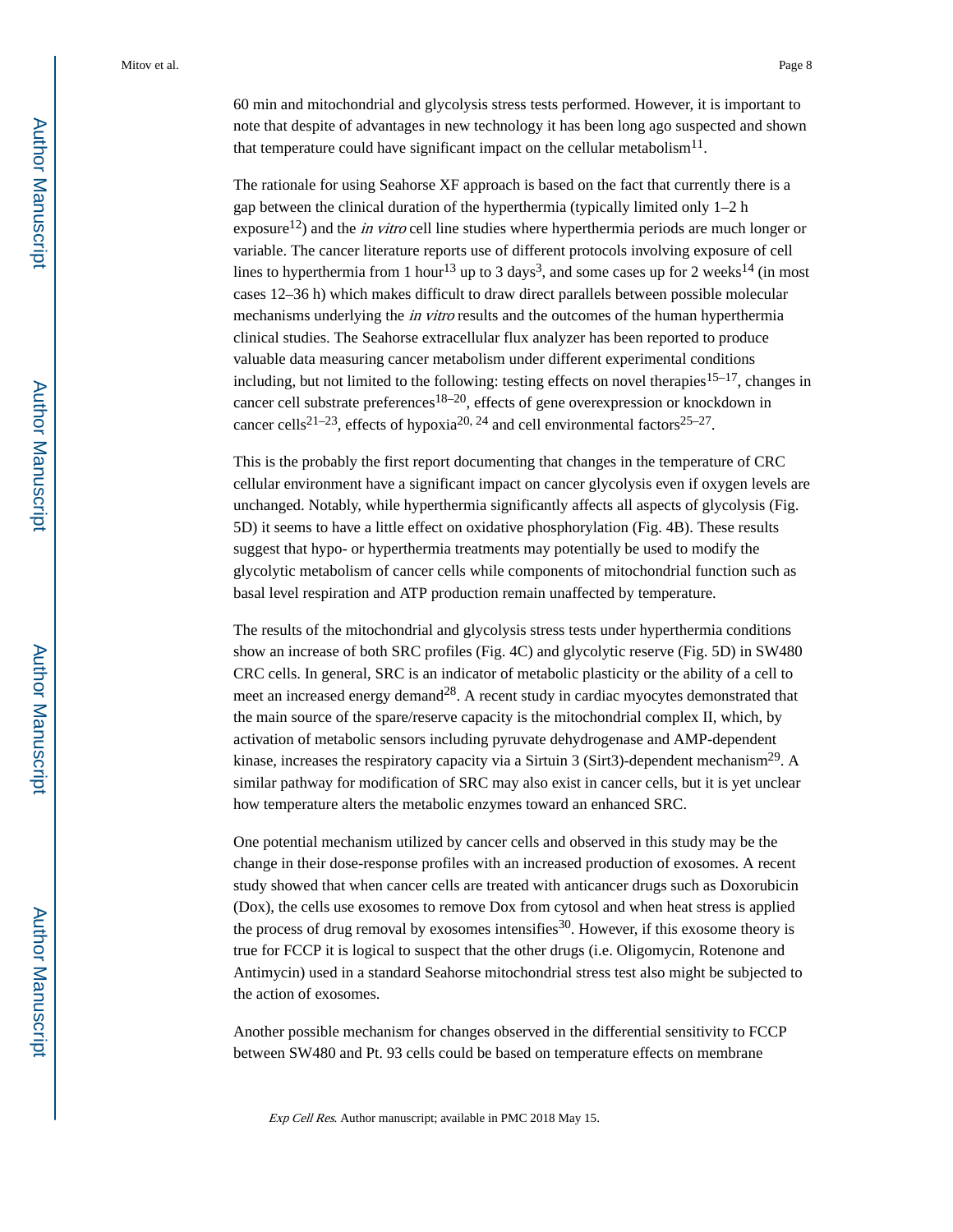potential. Several studies in the past have shown that temperature could impact membrane barrier function in in isolated heart and liver mitochondria $31$ , and in intact breast cancer cells32 which also might explain the proton leak results. Furthermore, as explanation for the proton leak results could be find in potental increased expression of UCP2, which is often found characteristic feature of various tumors<sup>33, 34</sup>.

The experimental results (Fig. 4D) suggest there is no difference in the outcome OCR signal if the same doses  $(1.0 \mu M \text{ final in the wells})$  are applied at different temperatures. This result could be due to cells being less sensitive to the doses of Oligomycin, Rotenone and Antimycin compared to the FCCP. In fact, it is highly recommended that an FCCP doseresponse is performed for every Seahorse experiment to optimize uncoupling results. The suggested concentrations for all other drugs (used for mitochondria and glycolysis stress test) rarely need any titration or dose optimization under most experimental conditions and cell lines. In most cases when researchers report experimental results for mitochondrial maximum respiration and SRC the results are represented as an outcome of a single FCCP dose study. Single dose FCCP studies may actually represent a narrow snapshot compared to the larger range of FCCP doses. For example, Fig. 4D shows that the maximum FCCP response is at a concentration of 0.3μM. In addition, Fig. 4D shows, on ascending and descending sides, a higher %SRC value for 37°C initially and a higher %SRC for 42°C with an increasing dose of FCCP. When the differences in FCCP dose responses were evaluated as an area under the curve calculation, the range of doses for the 42°C condition clearly indicated better metabolic plasticity, or the ability to meet an increased energy demand.

Another theory that may explain the outcomes of hyperthermia in cancer therapy is chromosomal fragmentation during hyperthermia treatment. Such fragmentations have been reported to cause mitotic cell death, distinct from apoptosis and other mitotic arrests or catastrophes; however, this process seems to occur most in cell cultures grown at high temperatures for an extended period of time  $(42^{\circ}$ C for days or weeks)<sup>14</sup>. An additional hypothesis more relevant to clinical protocols is that a short term hyperthermia treatment is effective as an anti-cancer treatment due to a temperature-dependent activation of the immune system involving mechanisms that include increasing vascular perfusion, lymphocyte trafficking, inflammatory cytokine expression, tumor cell metabolism, and innate and adaptive immune functions $35$ . Additionally, exosomes are known as structures that also mediate cancer cell resistance to drugs<sup>36</sup>; however, little is known about the effects of hyperthermia on cancer exosomes.

Increases (or decreases/exhaustion) of the spare respiratory and glycolytic capacities are known to play an important role in a variety of pathologies including heart diseases 37, neurodegenerative disorders<sup>38, 39</sup>, immunity<sup>40, 41</sup> and muscle function<sup>42, 43</sup>. The results of this study show that thermotherapy can be used to modify the metabolic capacity of cancer cells and this finding opens several new avenues for future research in cellular bioenergetics based on temperature interventions. The main limitation of this study is that it provides only a functional description of changes in cancer bioenergetics without investigating the mechanistic details for the molecular components or cell signaling pathways involved in the bioenergetic changes observed at high and low temperatures. The scope of this study was to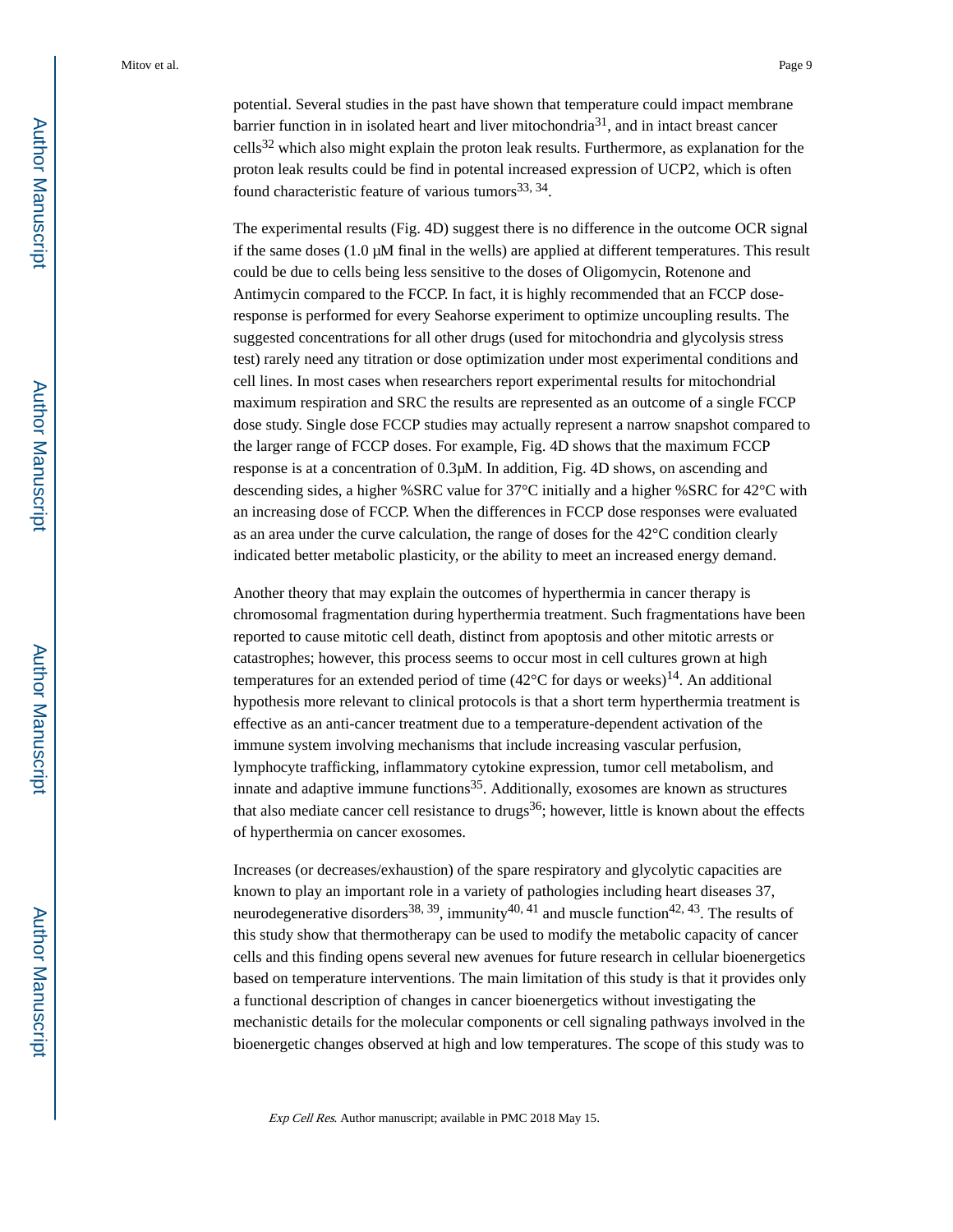provide functional information about cell bioenergetics under thermal stress and lay the groundwork for future studies in the mechanisms underlying these observations.

The glycolysis tests determined that hyperthermia causes a significant increase in glycolytic reserve (Fig. 5D). There are two accepted directions in the search of novel agents and oncologic therapeutic regimens: 1) to modify the cancer cells' characteristics and phenotype to shift toward a less glycolytic profile and move cell metabolism toward a normal noncancer cell bioenergetic profile and 2) to push the cells toward greater glycolysis, and find targets and drugs that will inhibit the glycolysis, which on a systemic level will have less impact for normal cells. However, the second modification will have more injurious effect for cells that are highly dependent on glycolysis. It is known that in normal cells activation of the oncogenic signaling pathways such as PI3K/Akt/mTOR, c-Myc, and Ras leads to an increased glucose uptake and a high glycolytic activity similar to the Warburg effect in cancer cells44. It has been reported that these characteristics of cancer cells can be successfully exploited to bypass the problem of systemic toxicity of antiglycolytic agents<sup>45</sup>.

### **5. CONCLUSIONS**

This study introduces new concepts that extend clinical and translational interests in the search of better multimodal oncologic therapies. Most importantly, hyperthermia results show increases in all aspects of glycolytic cellular function and less significant changes in OXPHOS. Short-term hypothermia increases both glycolic capacity and mitochondrial spare respiratory capacity in the tested cancer cells, which theoretically should have impact also on cellular resistance to chemotherapy. Clinical studies indicate that hyperthermia could successfully enhance chemotherapy are likely due to immune activation effects of hyperthermia. The present study also provides evidence that temperature changes can modulate colorectal cancer cells metabolism, thus potentially affecting treatment outcome. Moreover, we demonstrate that a real time, in a microplate, label-free detection technology can be effectively used to study complex aspects of oncologic bioenergetics in the future studies.

#### **Acknowledgments**

The research was supported by NCI-T32CA165990 (to JWH) and the Redox Metabolism Shared Resource Facility of the University of Kentucky Markey Cancer Center (P30CA177558). We also thank Heather N. Russell-Simmons and Cathy Anthony of the Markey Cancer Center Research Communications Office for editorial assistance.

#### **ABBREVIATIONS**

| <b>ATP</b>  | Adenosine triphosphate           |
|-------------|----------------------------------|
| AUC         | Area under the curve             |
| <b>CRC</b>  | Colorectal cancer                |
| <b>DOX</b>  | Doxorubicin                      |
| <b>ECAR</b> | Extracellular acidification rate |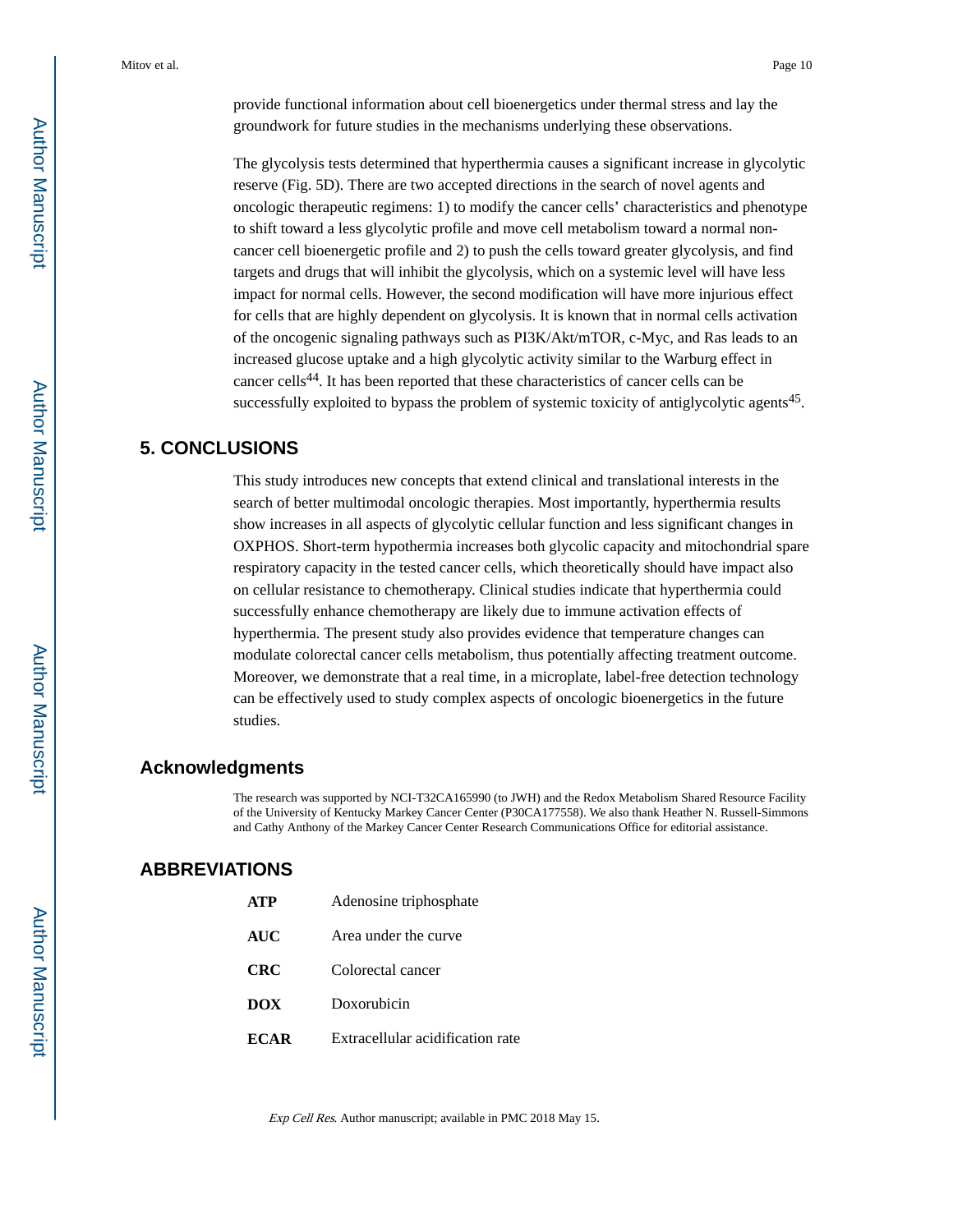| <b>FCCP</b>   | Carbonyl cyanide-4-(trifluoromethoxy) phenyl hydrazone |
|---------------|--------------------------------------------------------|
| OCR           | Oxygen consumption rate                                |
| <b>OXPHOS</b> | Oxidative phosphorylation                              |
| <b>PDX</b>    | Patient-derived xenograft                              |
| SCID          | Severe combined immunodeficiency                       |
|               |                                                        |

**SRC** Spare respiratory capacity

#### **References**

- 1. van der Zee J. Heating the patient: a promising approach? Annals of Oncology. 2002; 13:1173–84. [PubMed: 12181239]
- 2. Mallory M, Gogineni E, Jones GC, Greer L, Simone CB Ii. Therapeutic hyperthermia: The old, the new, and the upcoming. Critical Reviews in Oncology/Hematology. 2016; 97:56–64. [PubMed: 26315383]
- 3. Zhu S, Wang J, Xie B, Luo Z, Lin X, Liao DJ. Culture at a Higher Temperature Mildly Inhibits Cancer Cell Growth but Enhances Chemotherapeutic Effects by Inhibiting Cell-Cell Collaboration. PLoS ONE. 2015; 10:e0137042. [PubMed: 26495849]
- 4. Linthorst M, van Geel AN, Baaijens M, Ameziane A, Ghidey W, van Rhoon GC, van der Zee J. Reirradiation and hyperthermia after surgery for recurrent breast cancer. Radiotherapy and Oncology. 2013; 109:188–93. [PubMed: 23742962]
- 5. de Bruijne M, Van der zee J, Ameziane A, Van Rhoon GC. Quality control of superficial hyperthermia by treatment evaluation. International Journal of Hyperthermia. 2011; 27:199–213. [PubMed: 21501023]
- 6. Van Der Zee J, De Bruijne M, Mens JWM, Ameziane A, Broekmeyer-Reurink MP, Drizdal T, Linthorst M, Van Rhoon GC. Reirradiation combined with hyperthermia in breast cancer recurrences: Overview of experience in Erasmus MC. International Journal of Hyperthermia. 2010; 26:638–48. [PubMed: 20849259]
- 7. Wu M, Neilson A, Swift AL, Moran R, Tamagnine J, Parslow D, Armistead S, Lemire K, Orrell J, Teich J, Chomicz S, Ferrick DA. Multiparameter metabolic analysis reveals a close link between attenuated mitochondrial bioenergetic function and enhanced glycolysis dependency in human tumor cells. American Journal of Physiology - Cell Physiology. 2007; 292:C125–C36. [PubMed: 16971499]
- 8. Curley SA, Palalon F, Sanders KE, Koshkina NV. The Effects of Non-Invasive Radiofrequency Treatment and Hyperthermia on Malignant and Nonmalignant Cells. International Journal of Environmental Research and Public Health. 2014; 11:9142–53. [PubMed: 25192147]
- 9. Barlogie B, Corry PM, Drewinko B. In vitro thermochemotherapy of human colon cancer cells with cis-dichlorodiammineplatinum(II) and mitomycin C. Cancer Res. 1980; 40:1165–8. [PubMed: 7188883]
- 10. Postmus J, Canelas AB, Bouwman J, Bakker BM, van Gulik W, de Mattos MJT, Brul S, Smits GJ. Quantitative Analysis of the High Temperature-induced Glycolytic Flux Increase in Saccharomyces cerevisiae Reveals Dominant Metabolic Regulation. Journal of Biological Chemistry. 2008; 283:23524–32. [PubMed: 18562308]
- 11. Clarke A, Fraser KPP. Why does metabolism scale with temperature? Functional Ecology. 2004; 18:243–51.
- 12. Dewhirst MW, Vujaskovic Z, Jones E, Thrall D. Re-setting the biologic rationale for thermal therapy. International Journal of Hyperthermia. 2005; 21:779–90. [PubMed: 16338861]
- 13. Pelz JW, Vetterlein M, Grimmig T, Kerscher A, Moll E, Lazariotou M, Matthes N, Faber M, Germer C-T, Waaga-Gasser A, Gasser M. Hyperthermic Intraperitoneal Chemotherapy in Patients with Peritoneal Carcinomatosis: Role of Heat Shock Proteins and Dissecting Effects of Hyperthermia. Ann Surg Oncol. 2013; 20:1105–13. [PubMed: 23456378]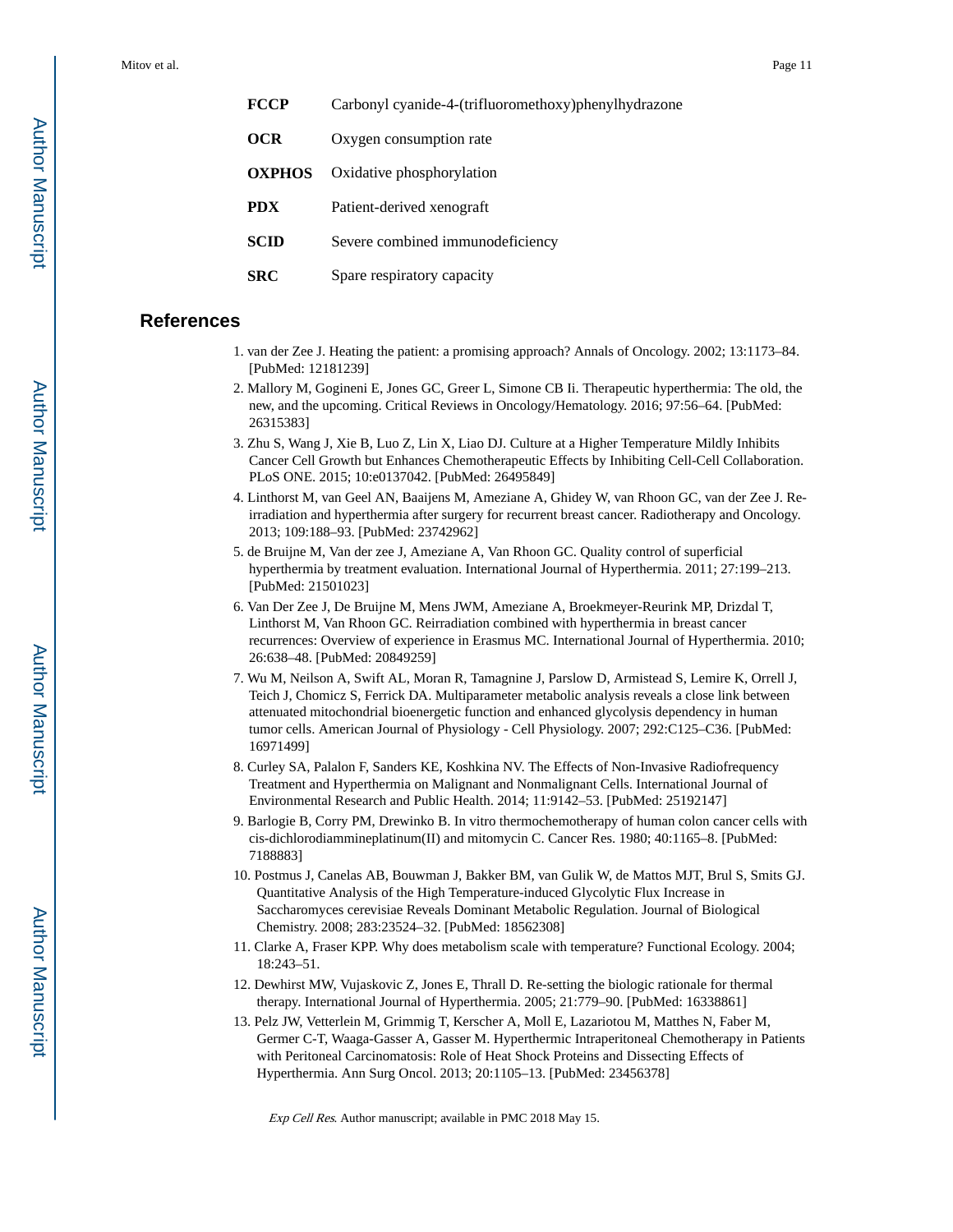- 14. Stevens JB, Abdallah BY, Liu G, Ye CJ, Horne SD, Wang G, Savasan S, Shekhar M, Krawetz SA, Huttemann M, Tainsky MA, Wu GS, et al. Diverse system stresses: common mechanisms of chromosome fragmentation. Cell Death and Dis. 2011; 2:e178.
- 15. Pardee TS, Lee K, Luddy J, Maturo C, Rodriguez R, Isom S, Miller LD, Stadelman KM, Levitan D, Hurd D, Ellis LR, Harrelson R, et al. A Phase I Study of the First-in-Class Antimitochondrial Metabolism Agent, CPI-613, in Patients with Advanced Hematologic Malignancies. Clinical Cancer Research. 2014; 20:5255–64. [PubMed: 25165100]
- 16. Wang S-Y, Wei Y-H, Shieh D-B, Lin L-L, Cheng S-P, Wang P-W, Chuang J-H. 2-Deoxy-<sc>d</ sc>-Glucose Can Complement Doxorubicin and Sorafenib to Suppress the Growth of Papillary Thyroid Carcinoma Cells. PLoS ONE. 2015; 10:e0130959. [PubMed: 26134286]
- 17. Figarola JL, Singhal J, Tompkins JD, Rogers GW, Warden C, Horne D, Riggs AD, Awasthi S, Singhal SS. SR4 Uncouples Mitochondrial Oxidative Phosphorylation, Modulates AMPK-mTOR Signaling, and Inhibits Proliferation of HepG2 Hepatocarcinoma Cells. Journal of Biological Chemistry. 2015
- 18. Kennedy KM, Scarbrough PM, Ribeiro A, Richardson R, Yuan H, Sonveaux P, Landon CD, Chi J-T, Pizzo S, Schroeder T, Dewhirst MW. Catabolism of Exogenous Lactate Reveals It as a Legitimate Metabolic Substrate in Breast Cancer. PLoS ONE. 2013; 8:e75154. [PubMed: 24069390]
- 19. Fletcher M, Ramirez ME, Sierra RA, Raber P, Thevenot P, Al-Khami AA, Sanchez-Pino D, Hernandez C, Wyczechowska DD, Ochoa AC, Rodriguez PC. l-Arginine Depletion Blunts Antitumor T-cell Responses by Inducing Myeloid-Derived Suppressor Cells. Cancer Research. 2015; 75:275–83. [PubMed: 25406192]
- 20. Takakusagi Y, Matsumoto S, Saito K, Matsuo M, Kishimoto S, Wojtkowiak JW, DeGraff W, Kesarwala AH, Choudhuri R, Devasahayam N, Subramanian S, Munasinghe JP, et al. Pyruvate Induces Transient Tumor Hypoxia by Enhancing Mitochondrial Oxygen Consumption and Potentiates the Anti-Tumor Effect of a Hypoxia-Activated Prodrug TH-302. PLoS ONE. 2014; 9:e107995. [PubMed: 25254649]
- 21. Zaytseva YY, Harris JW, Mitov MI, Kim JT, Butterfield DA, Lee EY, Weiss HL, Gao T, Evers BM. Increased expression of fatty acid synthase provides a survival advantage to colorectal cancer cells via upregulation of cellular respiration. 2015
- 22. Brahimi-Horn MC, Giuliano S, Saland E, Lacas-Gervais S, Sheiko T, Pelletier J, Bourget I, Bost F, Féral C, Boulter E, Tauc M, Ivan M, et al. Knockout of Vdac1 activates hypoxia-inducible factor through reactive oxygen species generation and induces tumor growth by promoting metabolic reprogramming and inflammation. Cancer & Metabolism. 2015; 3:8. [PubMed: 26322231]
- 23. Xu Y, Miriyala S, Fang F, Bakthavatchalu V, Noel T, Schell DM, Wang C, St Clair WH, St Clair DK. Manganese superoxide dismutase deficiency triggers mitochondrial uncoupling and the Warburg effect. Oncogene. 2015; 34:4229–37. [PubMed: 25362851]
- 24. Reitman ZJ, Duncan CG, Poteet E, Winters A, Yan L-J, Gooden DM, Spasojevic I, Boros LG, Yang S-H, Yan H. Cancer-associated Isocitrate Dehydrogenase 1 (IDH1) R132H Mutation and d-2-Hydroxyglutarate Stimulate Glutamine Metabolism under Hypoxia. Journal of Biological Chemistry. 2014; 289:23318–28. [PubMed: 24986863]
- 25. Estrella V, Chen T, Lloyd M, Wojtkowiak J, Cornnell HH, Ibrahim-Hashim A, Bailey K, Balagurunathan Y, Rothberg JM, Sloane BF, Johnson J, Gatenby RA, et al. Acidity Generated by the Tumor Microenvironment Drives Local Invasion. Cancer Research. 2013; 73:1524–35. [PubMed: 23288510]
- 26. Chu K, Boley KM, Moraes R, Barsky SH, Robertson FM. The Paradox of E-Cadherin: Role in response to hypoxia in the tumor microenvironment and regulation of energy metabolism. 2013; 4
- 27. Chang C-H, Qiu J, O'Sullivan D, Buck Michael D, Noguchi T, Curtis Jonathan D, Chen Q, Gindin M, Gubin Matthew M, van der Windt Gerritje JW, Tonc E, Schreiber Robert D, et al. Metabolic Competition in the Tumor Microenvironment Is a Driver of Cancer Progression. Cell. 2015; 162:1229–41. [PubMed: 26321679]
- 28. Divakaruni, AS., Paradyse, A., Ferrick, DA., Murphy, AN., Jastroch, M. Chapter Sixteen Analysis and Interpretation of Microplate-Based Oxygen Consumption and pH Data. In: Anne, NM., David, CC., editors. Methods in Enzymology. Vol. 547. Academic Press; 2014. p. 309-54.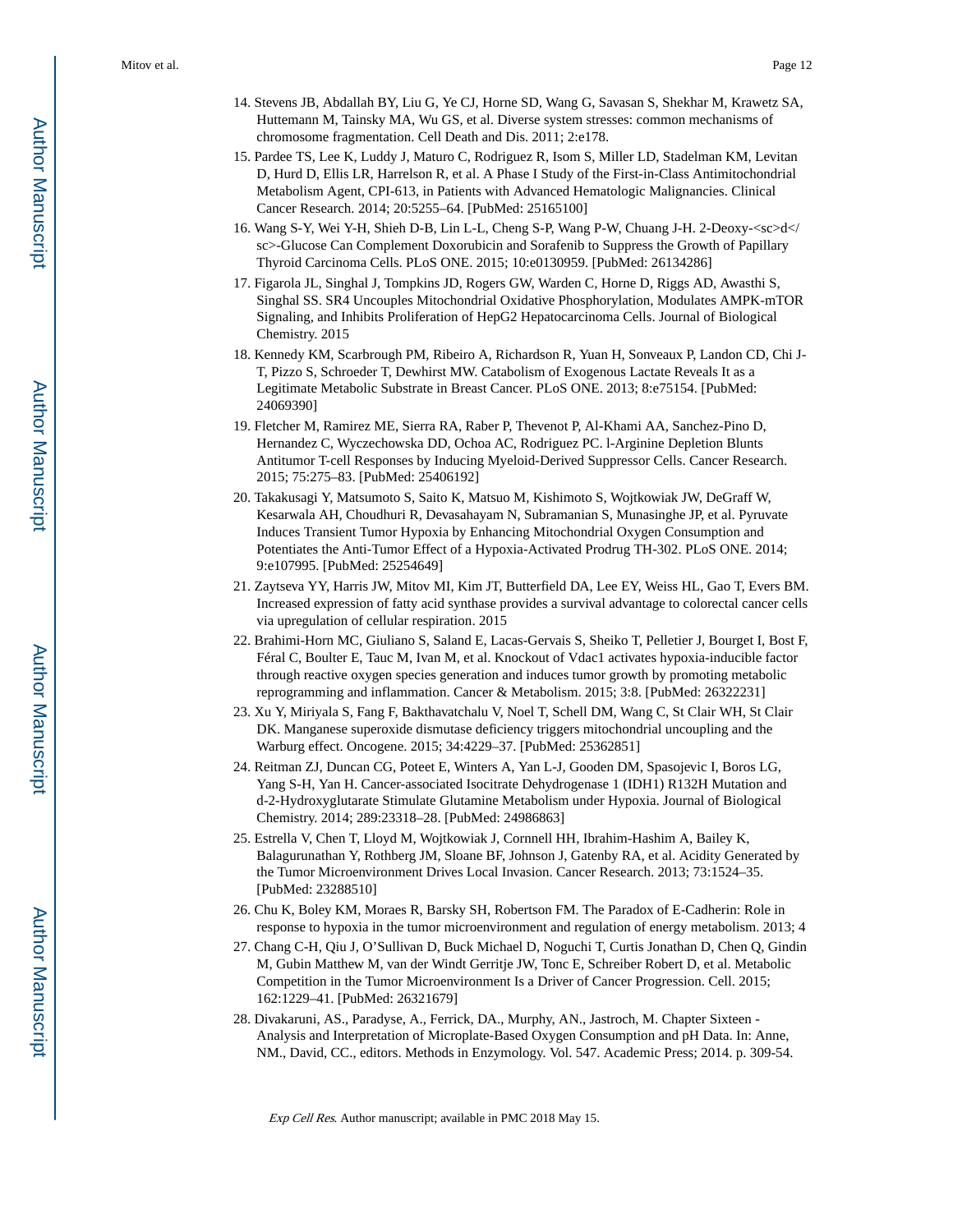- 29. Pfleger J, He M, Abdellatif M. Mitochondrial complex II is a source of the reserve respiratory capacity that is regulated by metabolic sensors and promotes cell survival. Cell Death Dis. 2015; 6:e1835. [PubMed: 26225774]
- 30. Yang Y, Chen Y, Zhang F, Zhao Q, Zhong H. Increased anti-tumour activity by exosomes derived from doxorubicin-treated tumour cells via heat stress. International Journal of Hyperthermia. 2015; 31:498–506. [PubMed: 25955015]
- 31. Nauciene Z, Zukiene R, Degutyte-Fomins L, Mildaziene V. Mitochondrial membrane barrier function as a target of hyperthermia. Medicina (Kaunas, Lithuania). 2012; 48:249–55.
- 32. Dressler C, Beuthan J, Mueller G, Zabarylo U, Minet O. Fluorescence imaging of heat-stress induced mitochondrial long-term depolarization in breast cancer cells. Journal of fluorescence. 2006; 16:689–95. [PubMed: 17013677]
- 33. Pitt MA. Overexpression of uncoupling protein-2 in cancer: metabolic and heat changes, inhibition and effects on drug resistance. Inflammopharmacology. 2015; 23:365–9. [PubMed: 26542482]
- 34. Pecqueur C, Alves-Guerra C, Ricquier D, Bouillaud F. UCP2, a metabolic sensor coupling glucose oxidation to mitochondrial metabolism? IUBMB life. 2009; 61:762–7. [PubMed: 19514063]
- 35. Repasky EA, Evans SS, Dewhirst MW. Temperature Matters! And Why It Should Matter to Tumor Immunologists. Cancer Immunology Research. 2013; 1:210–6. [PubMed: 24490177]
- 36. Azmi AS, Bao B, Sarkar FH. Exosomes in Cancer Development, Metastasis and Drug Resistance: A Comprehensive Review. Cancer metastasis reviews. 2013; 32doi: 10.1007/s10555-013-9441-9
- 37. Sansbury BE, Jones SP, Riggs DW, Darley-Usmar VM, Hill BG. Bioenergetic function in cardiovascular cells: The importance of the reserve capacity and its biological regulation. Chemico-Biological Interactions. 2011; 191:288–95. [PubMed: 21147079]
- 38. Yadava N, Nicholls DG. Spare Respiratory Capacity Rather Than Oxidative Stress Regulates Glutamate Excitotoxicity after Partial Respiratory Inhibition of Mitochondrial Complex I with Rotenone. The Journal of Neuroscience. 2007; 27:7310–7. [PubMed: 17611283]
- 39. Nicholls DG. Oxidative Stress and Energy Crises in Neuronal Dysfunction. Annals of the New York Academy of Sciences. 2008; 1147:53–60. [PubMed: 19076430]
- 40. van der Windt GJW, Everts B, Chang C-H, Curtis JD, Freitas TC, Amiel E, Pearce EJ, Pearce EL. Mitochondrial Respiratory Capacity Is A Critical Regulator Of CD8(+) T Cell Memory Development. Immunity. 2012; 36:68–78. [PubMed: 22206904]
- 41. O'Sullivan D, Pearce EL. Targeting T cell metabolism for therapy. Trends in Immunology. 36:71– 80. [PubMed: 25601541]
- 42. Hill BG, Higdon AN, Dranka BP, Darley-Usmar VM. REGULATION OF VASCULAR SMOOTH MUSCLE CELL BIOENERGETIC FUNCTION BY PROTEIN GLUTATHIOLATION. Biochimica et biophysica acta. 2010; 1797:285–95. [PubMed: 19925774]
- 43. Tyrrell DJ, Bharadwaj MS, Van Horn CG, Kritchevsky SB, Nicklas BJ, Molina AJA. Respirometric Profiling of Muscle Mitochondria and Blood Cells Are Associated With Differences in Gait Speed Among Community-Dwelling Older Adults. The Journals of Gerontology Series A: Biological Sciences and Medical Sciences. 2015; 70:1394–9.
- 44. Fan Y, Dickman KG, Zong W-X. Akt and c-Myc Differentially Activate Cellular Metabolic Programs and Prime Cells to Bioenergetic Inhibition. Journal of Biological Chemistry. 2010; 285:7324–33. [PubMed: 20018866]
- 45. Cheng G, Zielonka J, Dranka BP, McAllister D, Mackinnon AC, Joseph J, Kalyanaraman B. Mitochondria-Targeted Drugs Synergize with 2-Deoxyglucose to Trigger Breast Cancer Cell Death. Cancer Research. 2012; 72:2634–44. [PubMed: 22431711]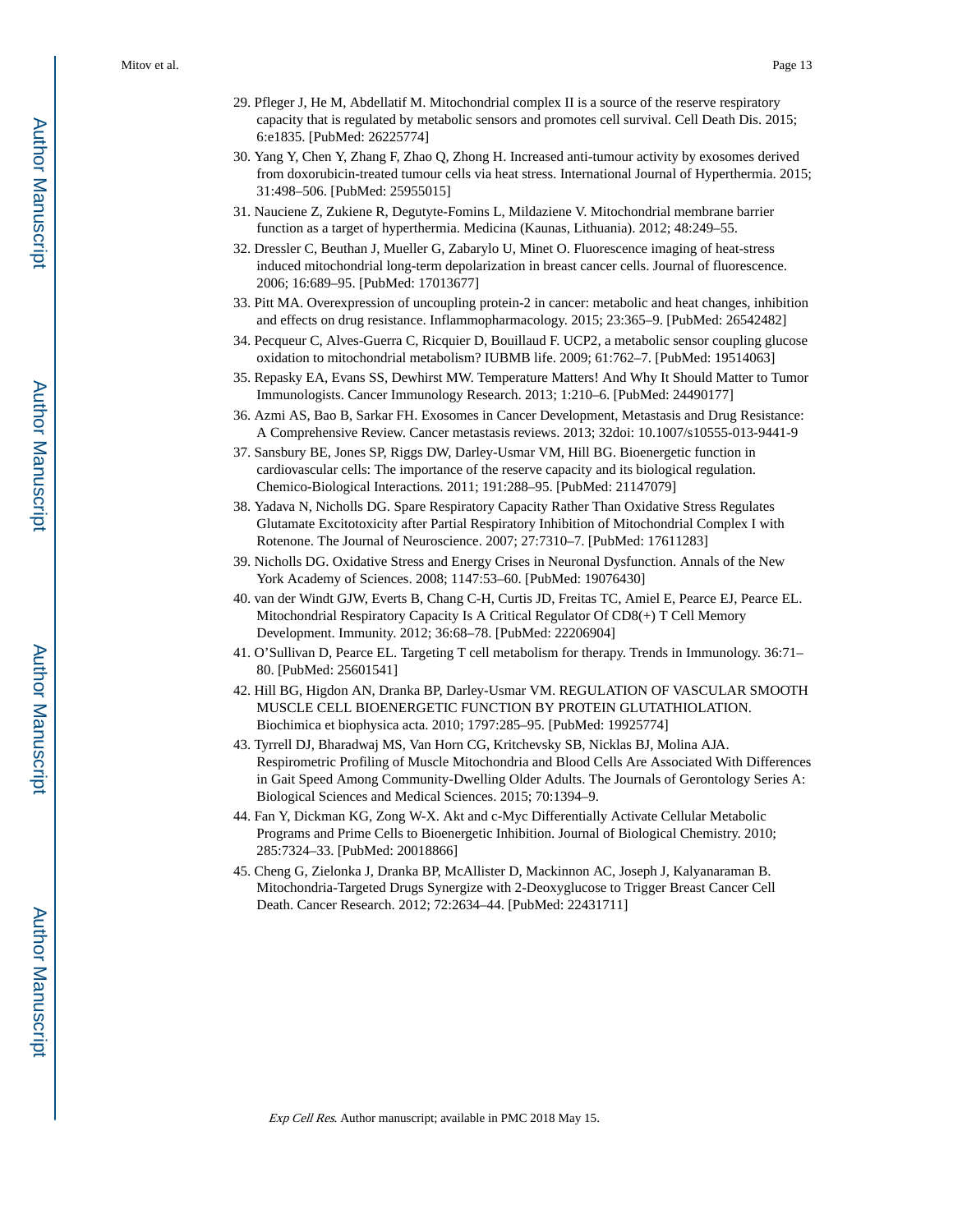

#### **Figure 1. Baseline energy profiles and oxygen levels**

**(A)** OCR and ECAR levels of SW480 cell line incubated for approximately 60 min in XF modified media containing 25mM glucose and 1mM pyruvate. No statistical differences were found between OCR normalized to protein levels for the three different temperature conditions. The normalized to protein ECAR levels were significantly different for the 37°C vs.  $32^{\circ}$ C (P=0.0093, one-way ANOVA, Holm-Sidak's multiple comparisons test, n=14–16) and for the 37 $\degree$ C vs. 42 $\degree$ C conditions (P < 0.0001, one-way ANOVA, Holm-Sidak's multiple comparisons test, n=14–16); **(B)** Oxygen levels (mmHg) at the base-line time were not statistically different between temperature conditions. Oxygen levels shown represent control wells containing media alone without cells; **(C)** Protein levels were determined at the end of the experiments with BCA assay (n=8–16). One-way ANOVA with Bonferroni's multiple comparisons test show no significant differences between 37°C and 41°C (P=0.2828) and decreased in protein levels for the 32°C group compared to 37°C  $(P=0.0020)$ .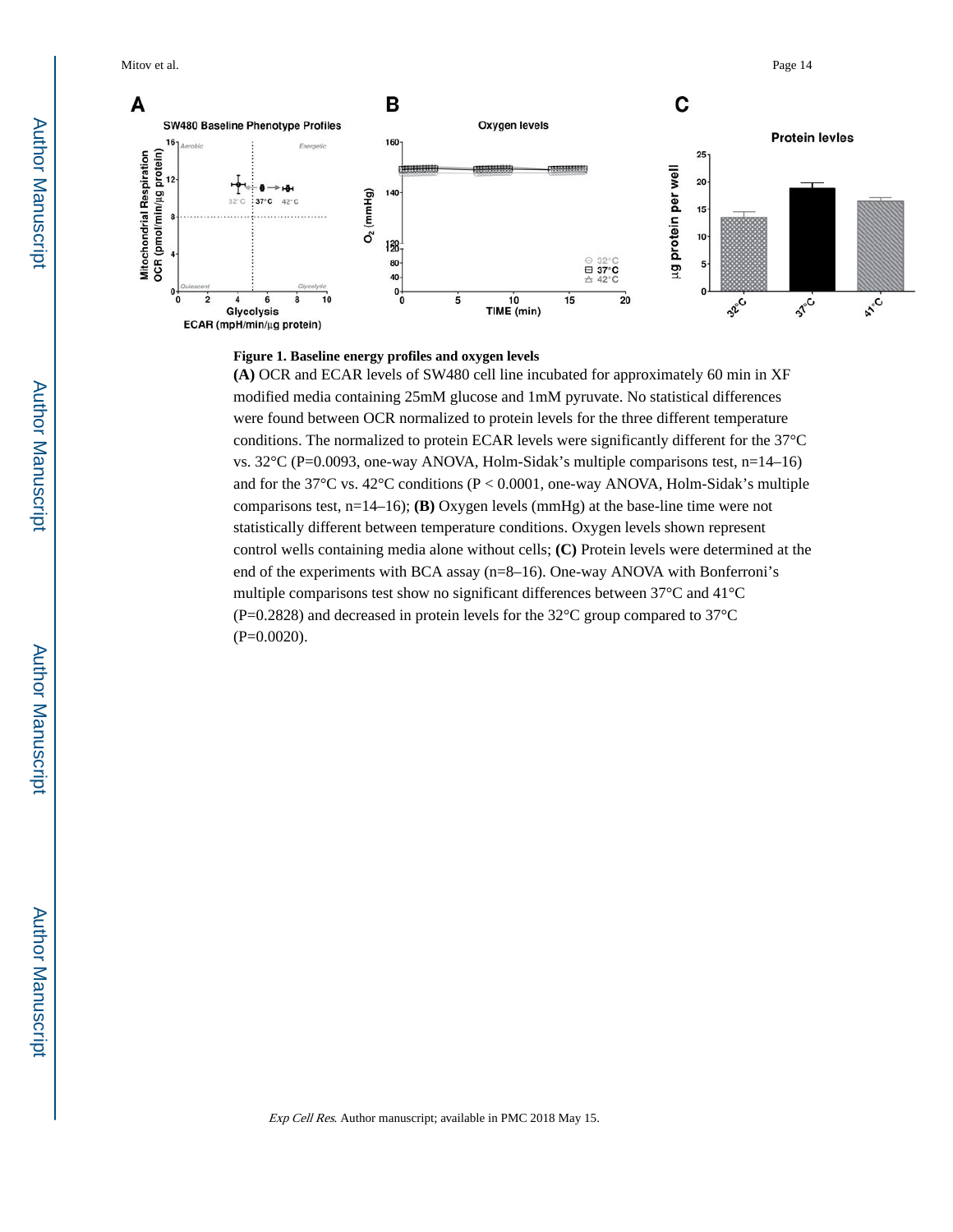



**(A)** Base line phenograms for SW480 show significant differences in both Glycolysis (ECAR) and Mitochondrial Respiration (OCR) at the third base line data point while bioenergetics data have not been normalized to protein (n=8–16). **Please note:** The quadrants have been set at arbitrary values only to indicate direction of bioenergetic changes for cells and treatments; **(B)** Base line phenograms for Pt. 93 show significant differences in both Glycolysis (ECAR) and Mitochondrial Respiration (OCR) when data is not normalized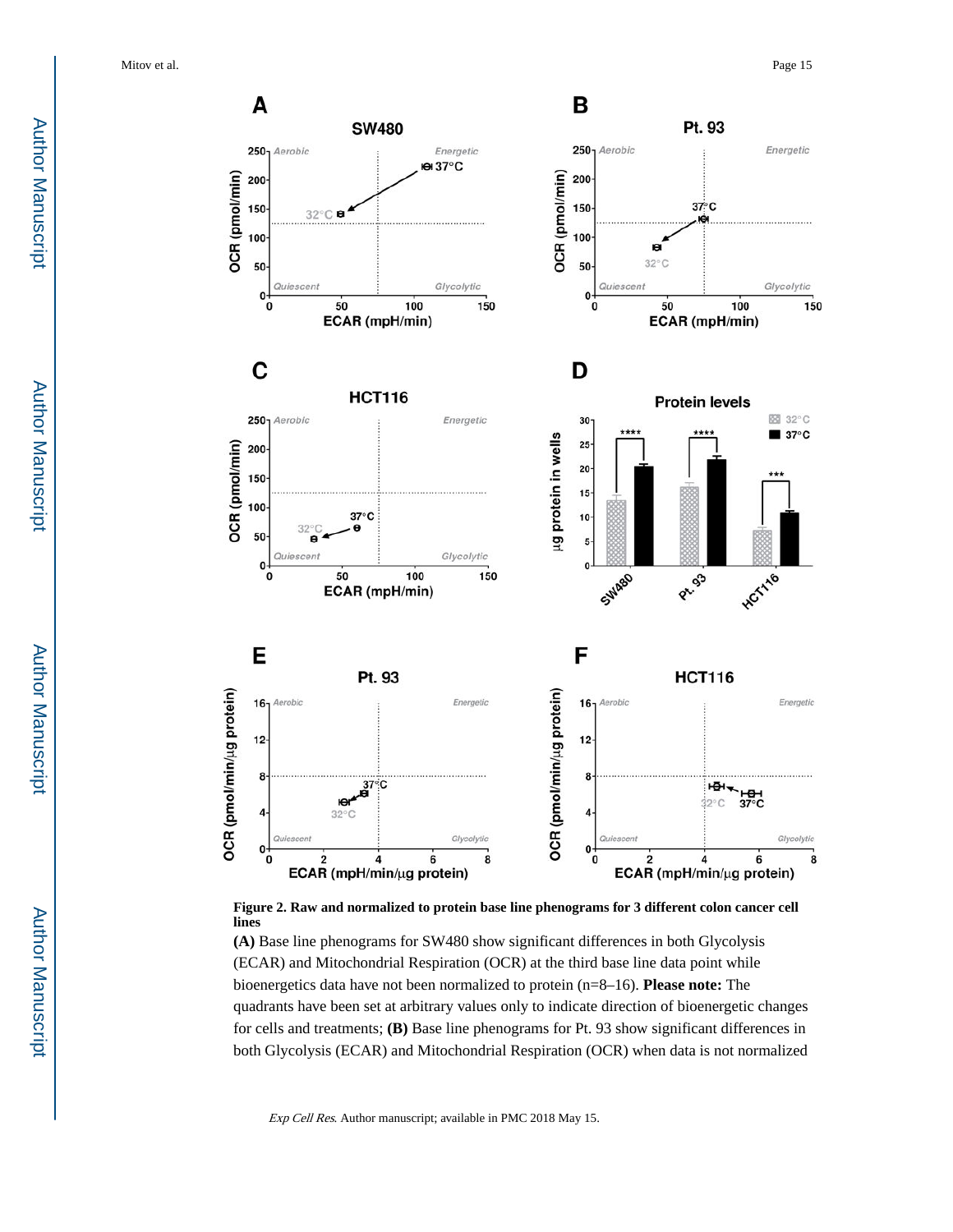to protein (n=8–16); **(C)** Base line phenograms for HCT116 show significant differences in both Glycolysis (ECAR) and Mitochondrial Respiration (OCR) when data is not normalized to protein (n=8–16). Also the 37°C group of HCT116 seems to be more quiescent compared to the other two cell lines at 37°C; **(C)** Protein levels were significantly lower at 32°C compared to 37°C (P values were 0.0001 for all cells, one-way ANOVA, Holm-Sidak's multiple comparisons test, n=13–16); **(E)** Pt. 93 cells data was normalized to protein level and ECAR and OCR were both significantly lower at 32°C (P=0.0042 and P=0.0047, respectively, unpaired t-test with Welch's correction, n=14–15); **(F)** HCT 116 cell line also had a lower baseline ECAR phenotype for the 32°C vs 37°C conditions (P=0.0076, unpaired t-test with Welch's correction, n=16) and no statistical difference for the OCR.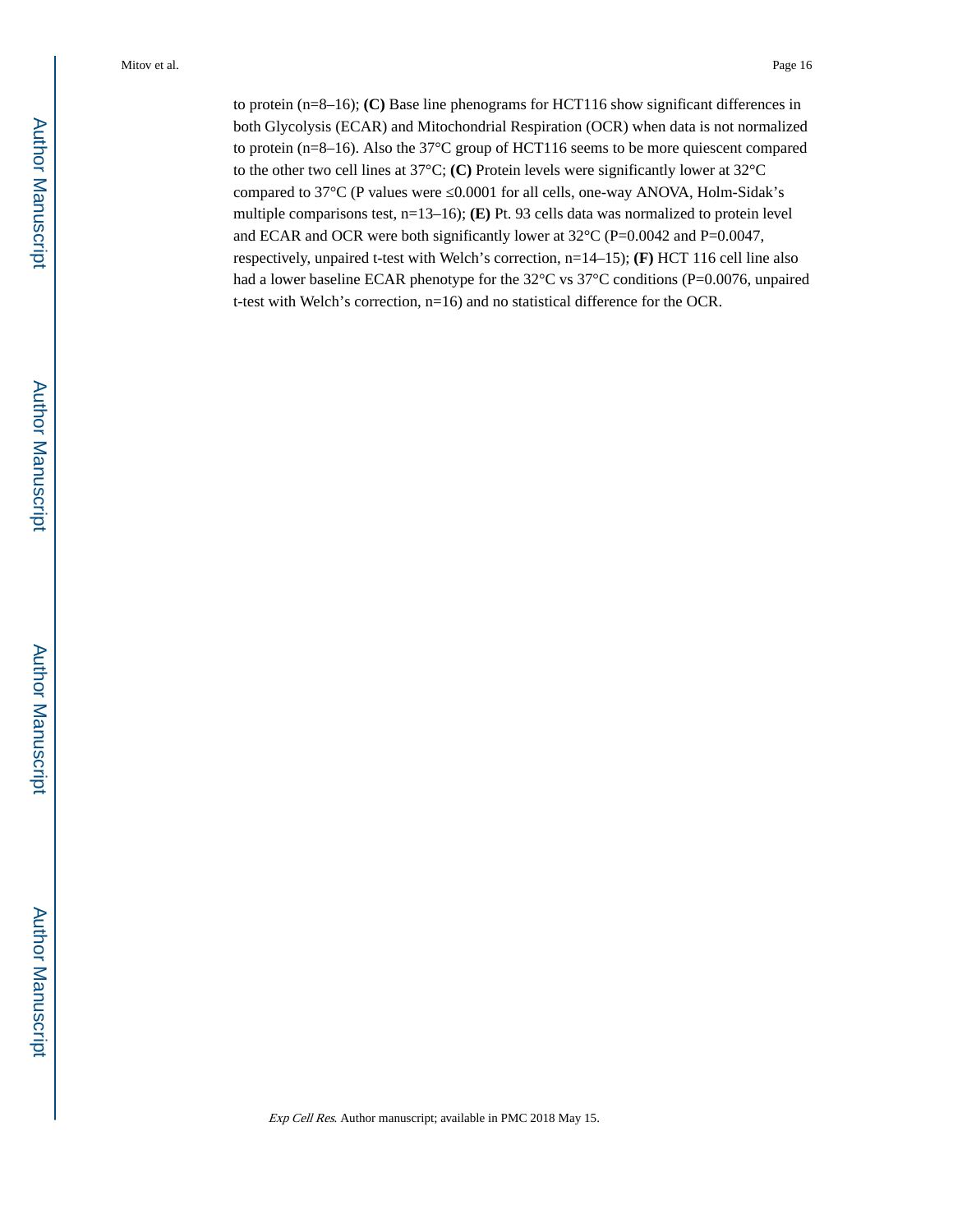Mitov et al. Page 17



**Figure 3. Mitochondria stress test profiles and SRC as percent change of base line for 3 different colon cancer cell lines at hypothermia condtions**

**(A)** SW480 cell profile (n=8–16), OCR profiles were converted to % change OCR from of third base-line data point (which was set to be 100% for all wells); **(B)** Pt. 93 cells (n=8–16) %OCR profiles; **(C)** HCT116 cells (n=8–16) %OCR profiles; **(D)** Analysis of percent change of spare respiratory capacity (%SRC) in response to hypothermia show that two of the cell lines (SW480 and HCT116) had a statistically significant decrease (P<0.0001, unpaired t-test with Welch's correction, n=8–16) at lower temperature and one cell line (pt. 93) had significant increase (P=0.003, unpaired t-test with Welch's correction, n=8–16).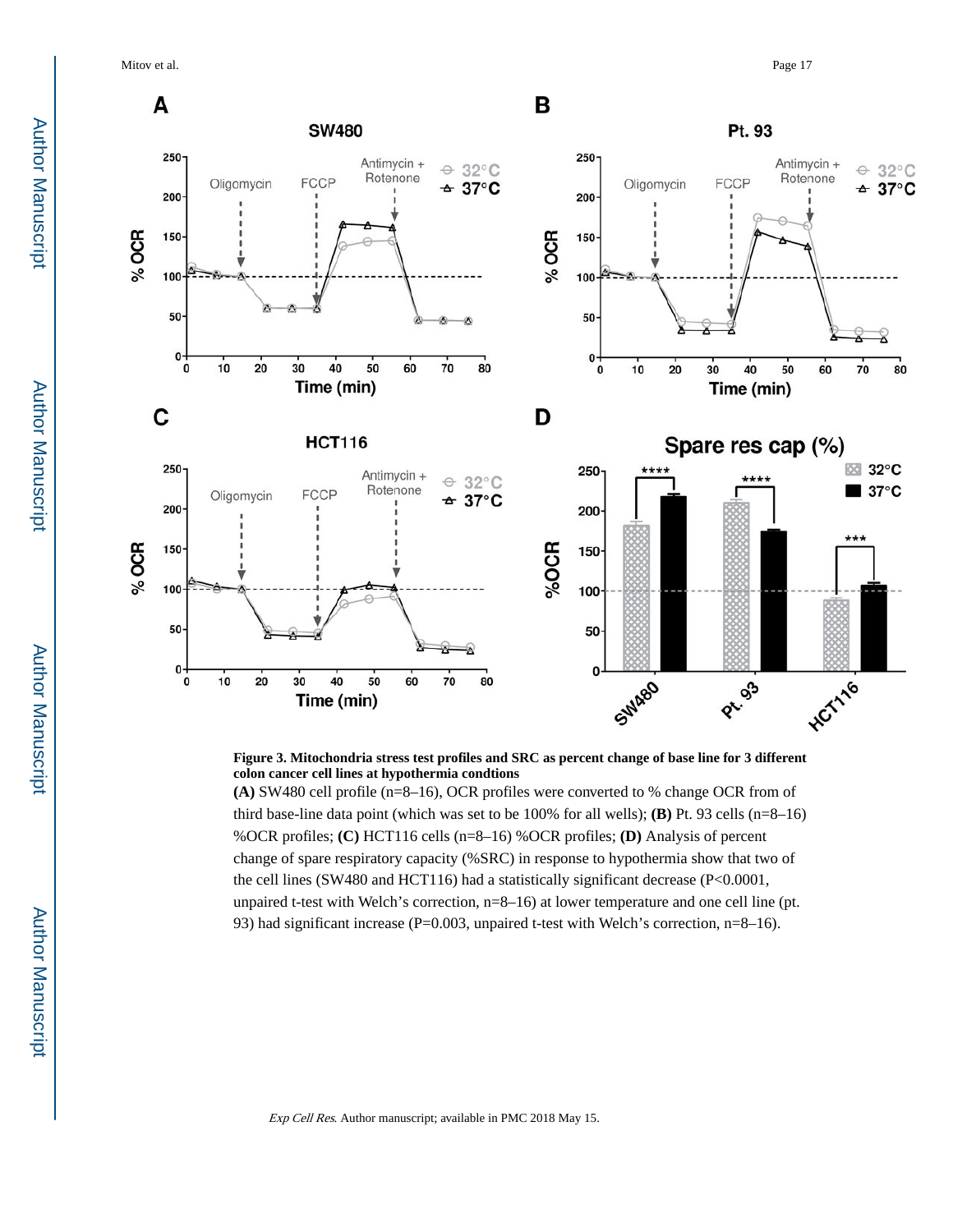Mitov et al. Page 18



**Figure 4. Mitochondria stress test for SW480 at normal and high temperatures and FCCP dose response**

**(A)** The "raw" (not normalized to protein) 37°C SW480 OCR profile at 0.3 μM FCCP was used to illustrate the various components of the mitochondrial function. **(B)** Quantification of the temperature difference in SW480 OCR components that are independent of FCCP concentrations. Proton leak was significantly increased  $(P= 0.0359)$ , at the higher unpaired ttest with Welch's correction, n=60–66) at the higher temperature, while all other components remained without significant changes. **(C)** The changes in the SRC, due to various FCCP doses at 37°C, were less prominent compared to the 42°C. (AUC analysis shows a 32% increase of the "overall" respiratory capacity at 42°C vs the 37°C condition.) **(D)** The analysis of AUC for %SRC was limited to the baseline, and at 42°C the cells had ~21% higher "overall" metabolic potential.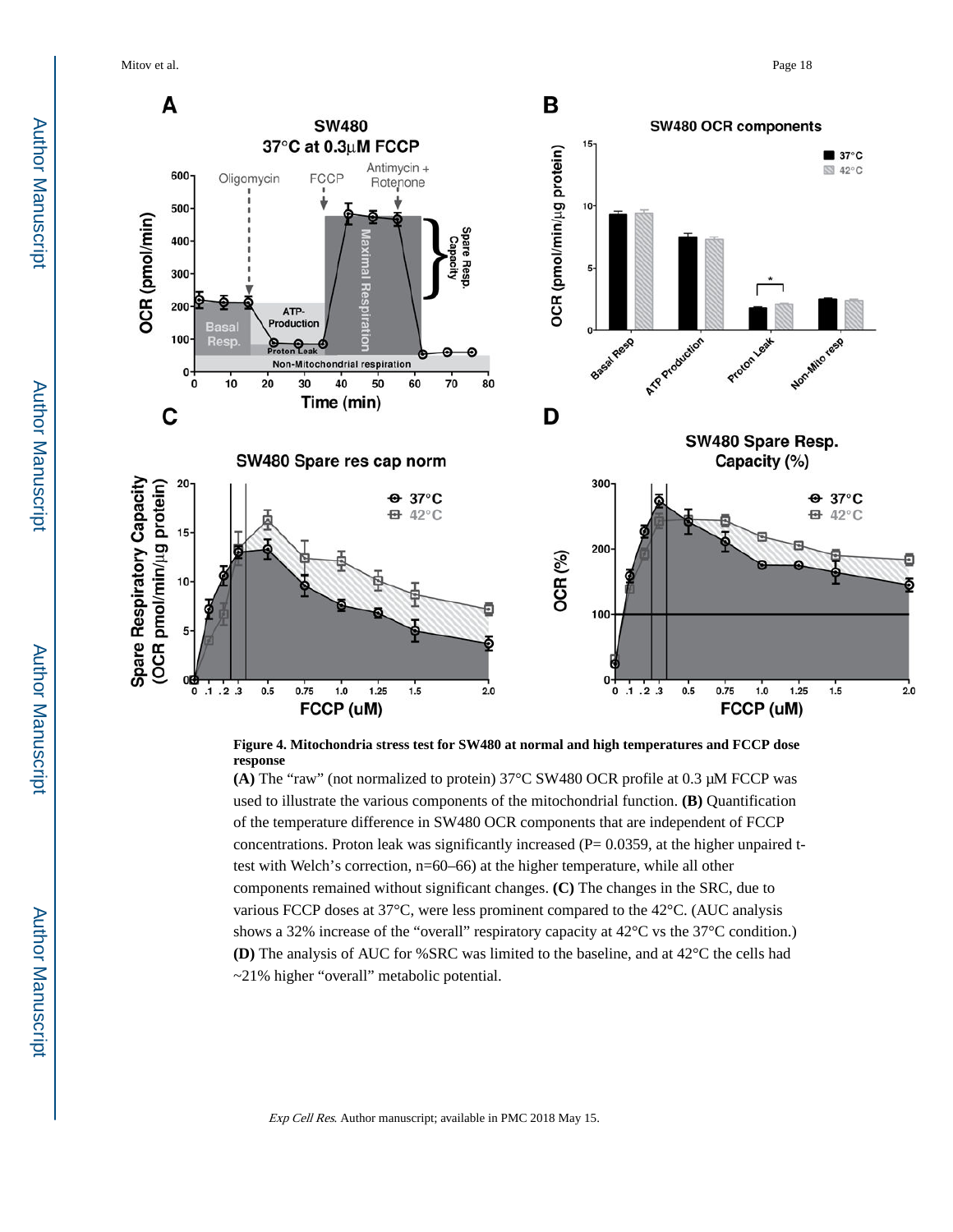Mitov et al. Page 19



**Figure 5. Glycolysis stress test for SW480 cell at normal and high temperatures (A)** SW480 ECAR profile components presented over the experimental record from 42°C vs. 37°C. **(B)** There was no statistically difference in pH levels in background wells during the measurement of the baseline ECAR signals. **(C)** The percent change of oxygen consumption rates during the glycolysis stress test indicated that after adding 10μM Glucose the cells at 37°C consumed more oxygen compare to the cells at 42°C. **(D)** The unpaired ttest with Welch's correction of ECAR signal components suggests that all aspects of glycolysis were significantly increased at the higher temperature: Non-glycolytic Acidification (P=0.0002, n=69–77); Glycolysis (P<0.0001, n=69–77); Glycolytic Capacity (P<0.0001, n=69–77) and Glycolytic Reserve (P<0.0001, n=69–77).